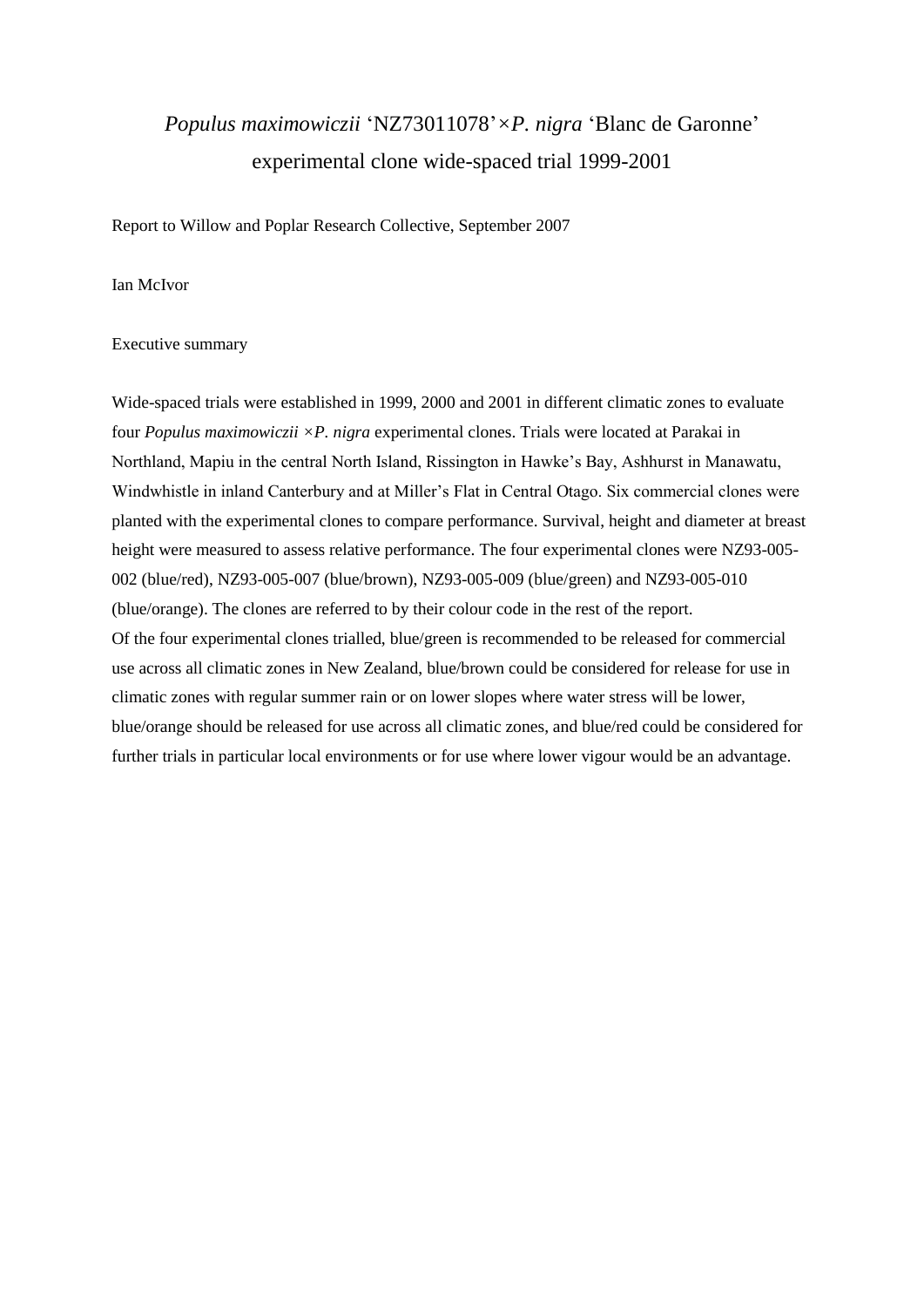## **Introduction**

The genus *Populus* is distributed throughout the temperate zone of the Northern Hemisphere where some 30 species are known. Because of the easy hybridisation between the species, many spontaneous hybrid poplars have arisen; many more have been produced by artificial hybridisation. These hybrid poplars are not further propagated by seed, but vegetatively by cuttings. Throughout the world there are literally thousands of such poplar clones under test, while many hundreds of selected clones are already used in commercial plantings.

Poplars are not native to New Zealand and the first introductions were made between 1840 and 1850 during the early days of European settlement. The Lombardy poplar (*Populus nigra* 'Italica') and the American cottonwood (*P. deltoides* 'Virginiana') were the earliest introductions.

Since 1950, when the number of poplars planted for soil conservation and erosion control increased rapidly and their timber potential became better appreciated, a large number of selected clones have been introduced from Europe, America, Japan and China. A collection of over 200 poplar clones are now maintained for research and breeding purposes. Experimental crosses are carried out to develop clones more suitable for niche environments and purposes, ands to future proof the country against new pests and diseases and changing climate.

Like many international poplar breeding programmes New Zealand's programme has depended on contestable government funding. This has meant that there have been periods of both high and low breeding activities.

New Zealand's climate is complex and varies from warm subtropical in the far north to cool temperate climates in the far south, with severe alpine conditions in the mountainous areas.

Mountain chains extending the length of New Zealand provide a barrier for the prevailing westerly winds, dividing the country into dramatically different climate regions. The West Coast of the South Island is the wettest area of New Zealand, whereas the area to the east of the mountains, just over 100 km away, is the driest.

Most areas of New Zealand have between 600 and 1600 mm of rainfall, spread throughout the year with a dry period during the summer. Over the northern and central areas of New Zealand more rainfall falls in winter than in summer, whereas for much of the southern part of New Zealand, winter is the season of least rainfall.

Mean annual temperatures range from 10°C in the south to 16°C in the north of New Zealand. The coldest month is usually July and the warmest month is usually January or February. In New Zealand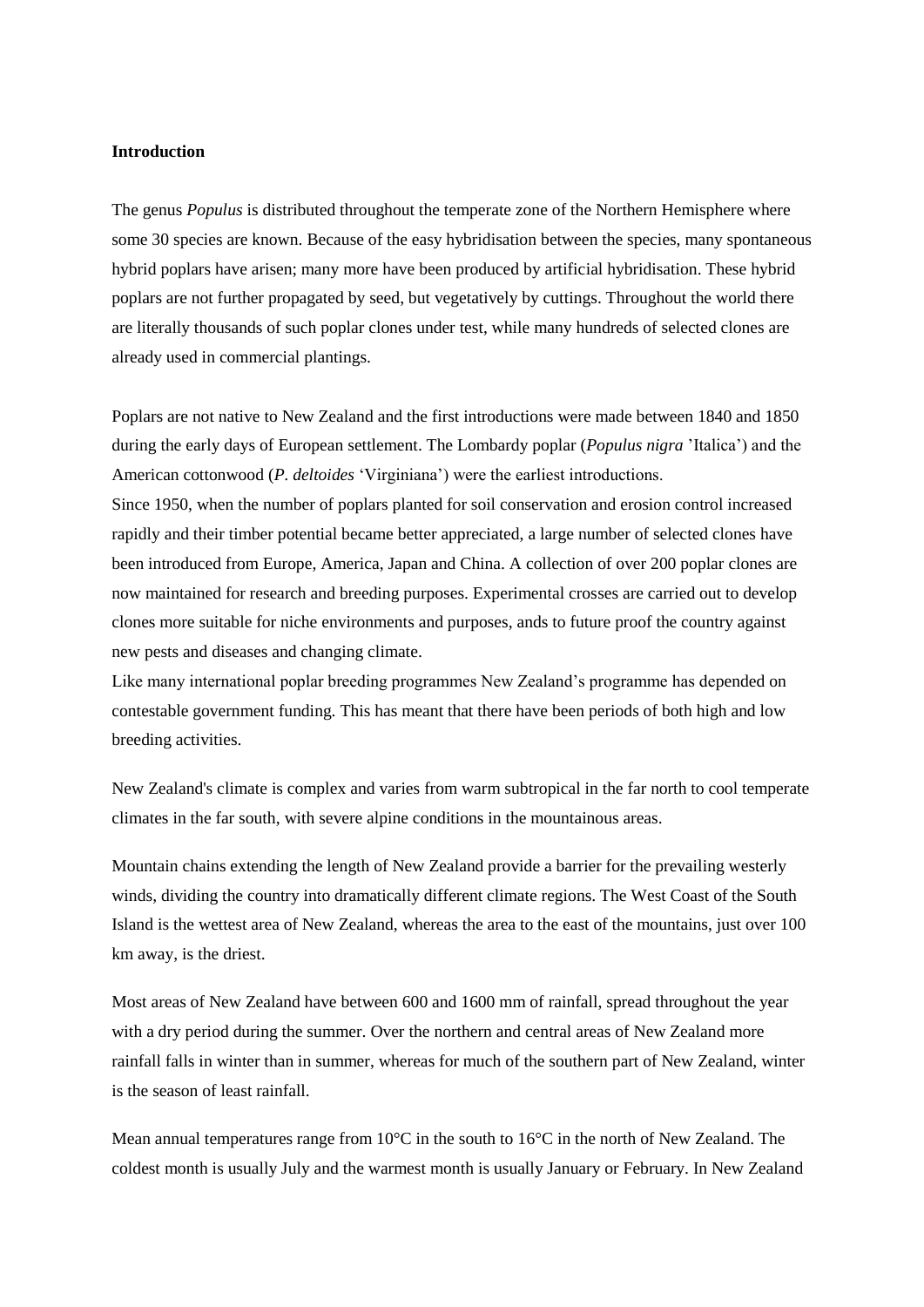generally there are relatively small variations between summer and winter temperatures, although inland and to the east of the ranges the variation is greater (up to 14°C). Temperatures also drop about 0.7°C for every 100 m of altitude.

Sunshine hours are relatively high in areas that are sheltered from the west and most of New Zealand would have at least 2000 hours annually. The midday summer solar radiation index (UVI) is often very high in most places and can be extreme in northern New Zealand and in mountainous areas. Autumn and spring UVI values can be high in most areas.

Most snow in New Zealand falls in the mountain areas. Snow rarely falls in the coastal areas of the North Island and west of the South Island, although the east and south of the South Island may experience some snow in winter. Frosts can occur anywhere in New Zealand and usually form on cold nights with clear skies and little wind.

For this reason it is important to trial experimental clones across the range of climatic zones since clones have been found not to perform equally well in all regions of the country.

#### **Methods**

The purpose of the trial was to compare field performance of experimental poplar material with already available commercial clones in a widely –spaced agroforestry situation over a range of nationwide sites with contrasting climates (Table 1). The trial sites are located at Parakai, 50 km northwest of Auckland, Mapiu 30 km north of Taumaranui, Rissington 20 km northwest of Napier, Ashhurst 17 km northeast of Palmerston North, Windwhistle 50 km west of Christchurch and at Miller's Flat, 60 km southeast of Alexandra (Figure 1). Site information is given in Table 2.

Ten New Zealand bred clones were used in the trial each year of which four were experimental *P. maximowiczii*  $\times$ *P. nigra* clones and the remaining six were commercially available clones. The clones of *P. maximowiczii*  $\times$  *P. nigra* were selected for vigour, form, resistance to rust and possum grazing from a large number of seedlings. The four experimental clones were NZ93-005-002 (blue/red), NZ93-005-007 (blue/brown), NZ93-005-009 (blue/green) and NZ93-005-010 (blue/orange). The clones are referred to by their colour code in the rest of the report. Ten of each clone were planted at each site in 1999 and 2000 and either 10 (Ashhurst and Miller's Flat) or five of each clone in 2001. Trials were established at the sites in three successive years, 1999-2001, except for Ashhurst and Miller's Flat (only 2000-2001) In 2001 the clone 'Toa' (Red) was replaced by 'Kawa' (Black).

The planting material was 3 m poles normally planted to a depth of 0.8 m. Experimental design was completely randomised blocks with each clone being represented once in each block. Poles of each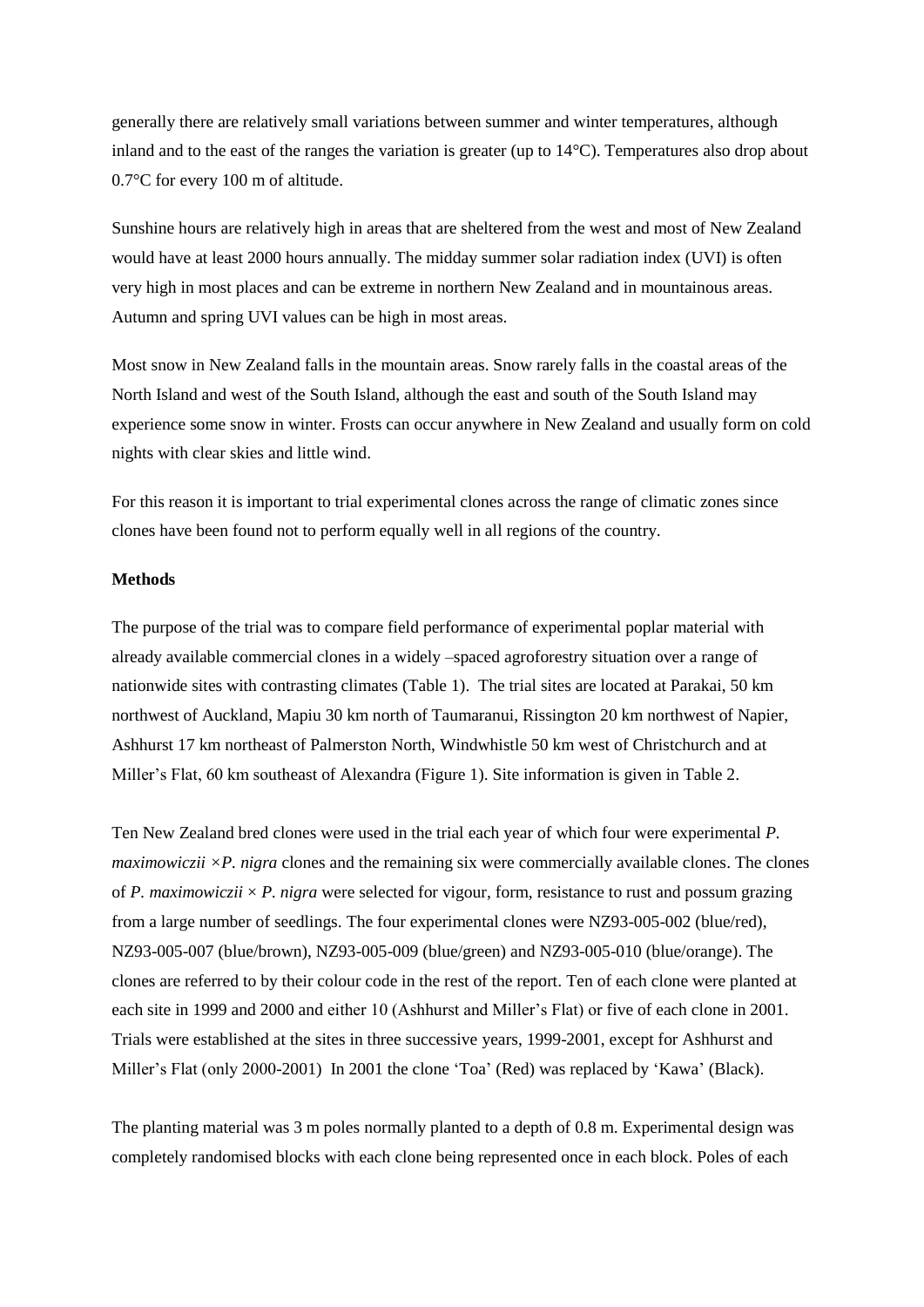clone were painted with a particular colour (Table 3). Poles were planted in rows at 10 m spacing within rows and 20 m between rows. The trial was marked out on the site and a planting plan supplied to the landowner who then planted the supplied colour-coded material. All material was sourced from the National Poplar and Willow Breeding nursery at Aokautere. Normally farmers would enclose the poles with plastic sleeves to prevent grazing stock eating the bark, and cattle are excluded from the paddock until the trees are at least three years old.

|              | Parakai    | Mapiu     | Rissington     | Ashhurst     | Windwhistle  | Miller's                 |
|--------------|------------|-----------|----------------|--------------|--------------|--------------------------|
|              |            |           |                |              |              | Flat                     |
| Climate      | Northern   | Central   | Eastern        | South-west   | Eastern      | Inland                   |
| zone         | <b>New</b> | North     | North          | North Island | South Island | South                    |
|              | Zealand    | Island    | Island         |              |              | Island                   |
| Mean max     | 19.5       | 18.5      | 19.3           | 18.4         | 17.0         | 17.9                     |
| temperature  |            |           |                |              |              |                          |
| Mean min.    | 11.9       | 7.7       | 9.5            | 8.8          | 7.0          | 4.7                      |
| temperature  |            |           |                |              |              |                          |
| Mean daily   | 15.4       | 10.6      | 14.4           | 13.1         | 10.8         | 8.7                      |
| temperature  |            |           |                |              |              |                          |
| Mean max.    |            |           |                |              |              |                          |
| temperature  |            |           |                |              |              |                          |
| Summer       | $22 - 26$  | $21-26$   | $20 - 28$      | 19-24        | 18-26        | $20 - 26$                |
| winter       | $12 - 17$  | $10 - 14$ | $10-16$        | $10-16$      | $7-14$       | $3 - 11$                 |
| sunshine     | 2000       | 2000      | 2200           | 1900         | 2000         | 2000                     |
| hours/year   |            |           |                |              |              |                          |
| Prevailing   | SW         | <b>SW</b> | W              | <b>NW</b>    | NW (sum.)    | $\ensuremath{\text{NW}}$ |
| wind         |            |           |                |              | SW (wint.)   |                          |
| Mean No.     | $\leq$ 1   | 32        | $\overline{7}$ | 16           | 36           | 83                       |
| of frosts/yr |            |           |                |              |              |                          |

Table 1. Climatic data for climatic zones where the trial sites were located.

At each trial site successive year's plantings were located conjointly, or close by in a similar situation. The sites were visited and heights and survival measured in 2002, 2004 and 2007.

Height and diameter at breast height (DBH) was measured for the trees at the different sites between April 27 and July 18, 2007. Any deaths were recorded. Only 2007 data are reported here.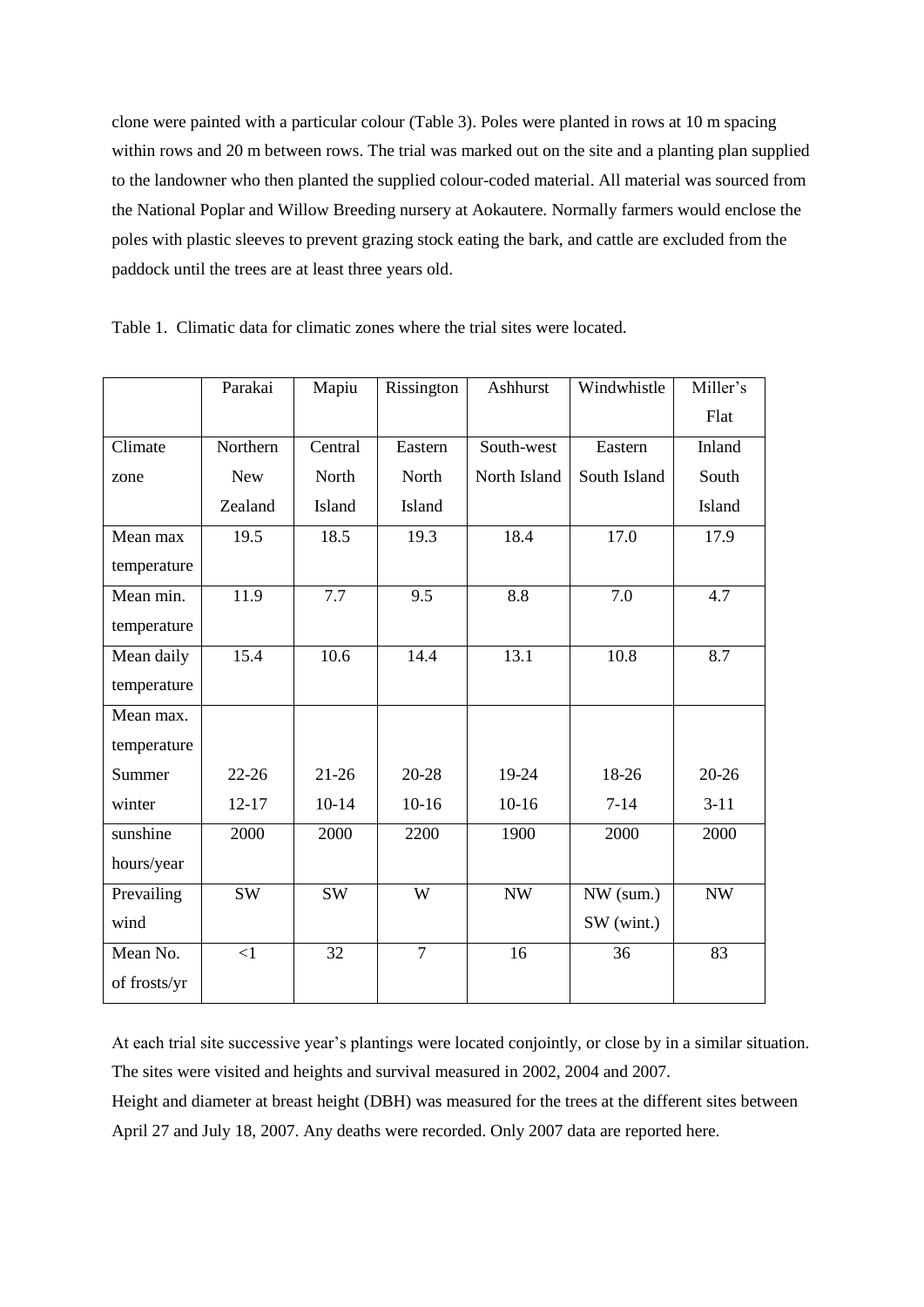| Trial site | Parakai           | Mapiu             | Rissington        | Ashhurst          | Windwhistle       | Miller's          |
|------------|-------------------|-------------------|-------------------|-------------------|-------------------|-------------------|
|            |                   |                   |                   |                   |                   | Flat              |
| Latitude   | $36^{\circ} 39'$  | 38° 38'           | $39^\circ 26'$    | $40^{\circ} 17'$  | $43^{\circ}31'$   | $45^{\circ} 45'$  |
| Longitude  | $174^{\circ} 24'$ | $175^{\circ} 13'$ | $176^{\circ} 41'$ | $175^{\circ} 47'$ | $171^{\circ} 40'$ | $169^{\circ} 28'$ |
| Altitude   | 30 <sub>m</sub>   | $360 \text{ m}$   | 190 m             | $200 \text{ m}$   | 280 m             | $200 \text{ m}$   |
| Aspect     | <b>NW</b>         | N                 | variable          | variable          | SW, NE            | <b>SE</b>         |
| Mean       | 1166 mm           | 1478 mm           | 1150 mm           | 1172 mm           | 1010 mm           | 900 mm            |
| annual     |                   |                   |                   |                   |                   |                   |
| rainfall   |                   |                   |                   |                   |                   |                   |
| Slope      | $15 - 28$         | $22 - 32^{\circ}$ | $5-22^\circ$      | $20 - 30^{\circ}$ | $0-19^\circ$      | $12-28^\circ$     |
| Soil type  | Sandy clay        | clay              | Sandy-            | Clay-loam         | Stony, some       | Silt-loam         |
|            | loam              |                   | loam              |                   | clay              |                   |
| Previous   | grazing           | grazing           | grazing           | grazing           | grazing           | grazing           |
| use        |                   |                   |                   |                   |                   |                   |

Table 2. Site information for each site (rainfall figures supplied by the landowners).



Figure 1. Location of the trial sites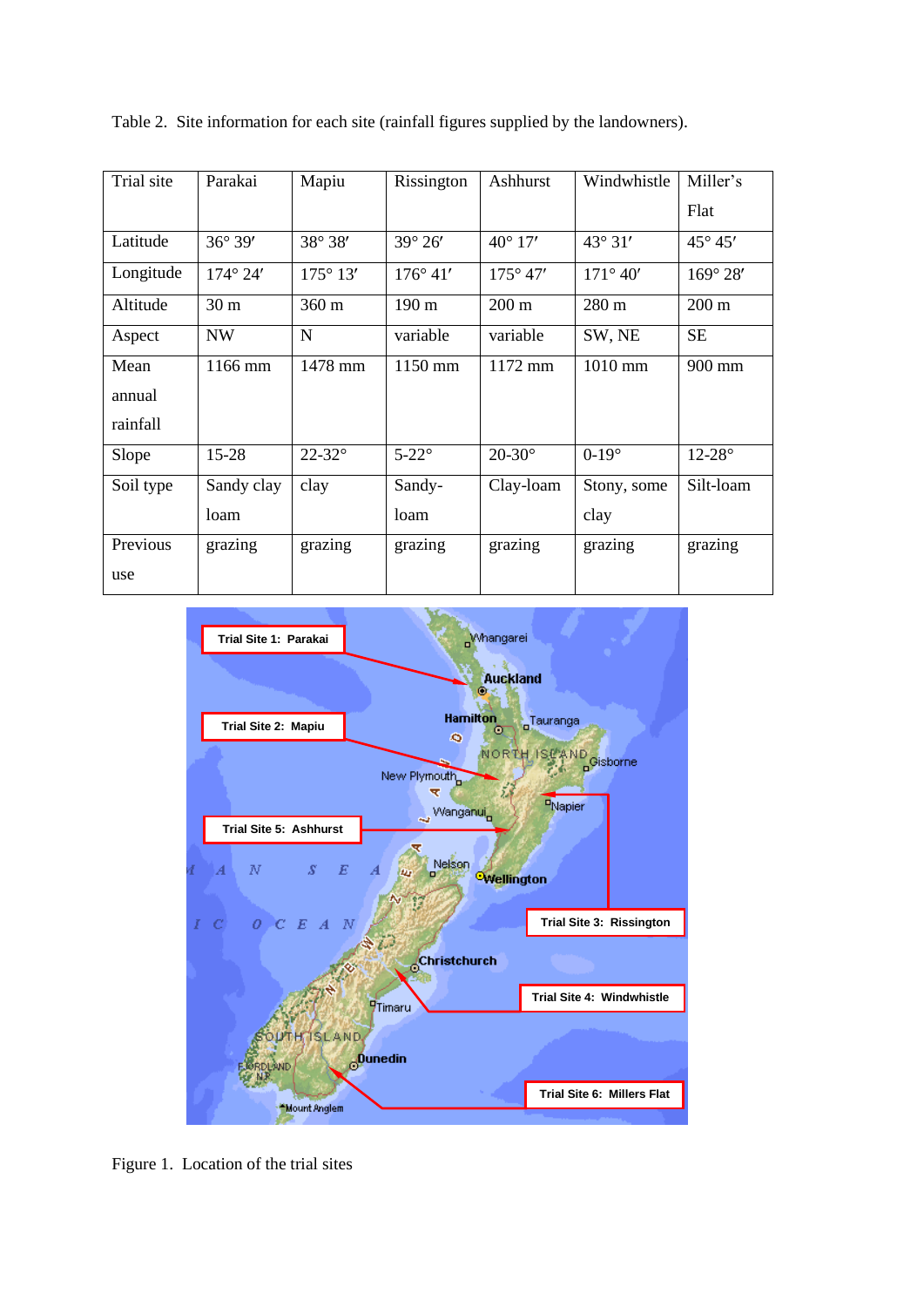|  |  | Table 3. Trial clones with colour code used for field identification. |  |
|--|--|-----------------------------------------------------------------------|--|
|  |  |                                                                       |  |

| <b>Clone</b> | <b>Colour Code</b> | <b>Clone</b> | <b>Colour Code</b> |
|--------------|--------------------|--------------|--------------------|
| Shinsei      | Blue               | Selwyn       | Green              |
| Maxi-Nigra   | Blue/Brown         | Otahuao      | Grey               |
| Maxi-Nigra   | Blue/Green         | Toa          | Red                |
| Maxi-Nigra   | Blue/Orange        | Dudley       | White              |
| Maxi-Nigra   | Blue/Red           | Kawa         | <b>Black</b>       |
| Weraiti      | <b>Brown</b>       |              |                    |

## **Statistics**

One- and two-way ANOVA (GenStat 8<sup>th</sup> Edition) was used to analyse height from the three years of trials and DBH data from the 1999 trial for clone, site and clone-site differences. Because of the negligible survival rate, unrelated to the intrinsic properties of the trial trees, data from the 1999 Parakai trial and the 2000 and 2001 Windwhistle trials were not included in the statistical analyses

# **Results**

## *General characteristics of the experimental clones*

All four clones were characterised by a dominant leader, straight stems, steeply angled and light branching, relatively smooth bark and a high degree of uniformity at similar locations. Double leaders were rare. Palatability of foliage to browsers, e.g. possums, was not able to be measured, neither was the degree to which bark might be damaged by browsing stock.

#### *Survival*

Survival for each of the clones is shown in Table 4. Mortality was high at some sites in some years, and this was attributed to a range of unfortunate reasons, including poor planting (Windwhistle in 2000 and 2001), stock damage (deer at Parakai in 1999, goats at Mapiu in 2001 and cattle at Windwhistle in 2001), severe cold frosts (Miller's Flat 2001) and unsuitability (dry, windy) of the site (Parakai 1999, part of Rissington 1999). Of particular note was that survival of the experimental clones was much higher at Miller's Flat during the cold winter of 2001 compared with most of the commercial clones. Data from the 1999 trial at Parakai, and the 2000 and 2001 trials at Windwhistle have been included in the survival table (Table 4) but because of the very low survival have been omitted from all subsequent performance analyses. While there is variability between sites attributable to the factors mentioned previously survivorship across all trials is very similar for both experimental and commercial clones.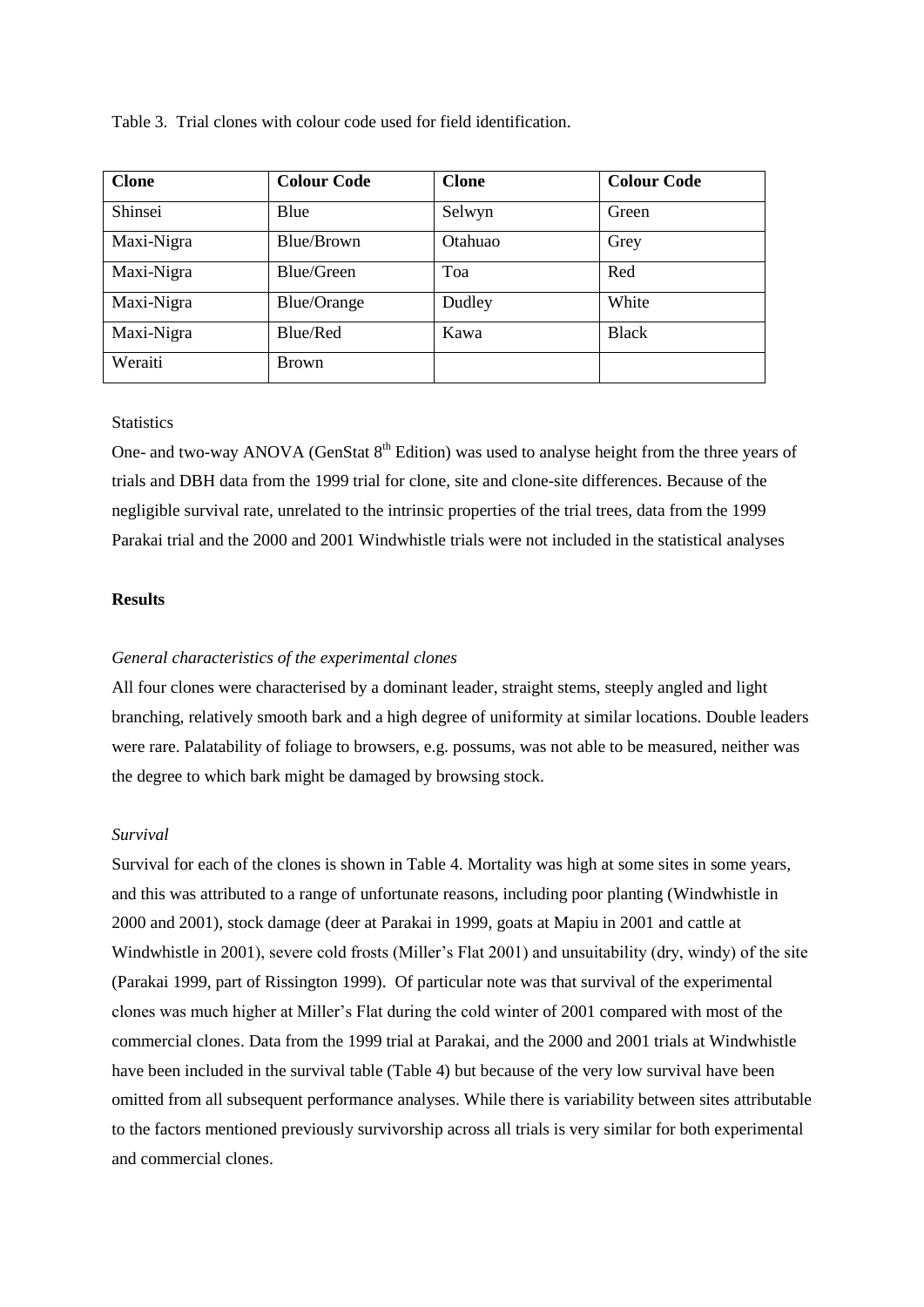



# *Performance*

# a. Height

Of the four experimental clones with a common parentage showed different responses in the range of environments provided by this trial. Analysis of the data has been separated by years since the differences between years are still significant for poplar trees at these ages. The trials were planted over three successive years to ensure against planting failure in any one (or possibly two) year. As it turned out this is exactly what happened at two of the sites, Parakai in 1999 and Windwhistle in 2000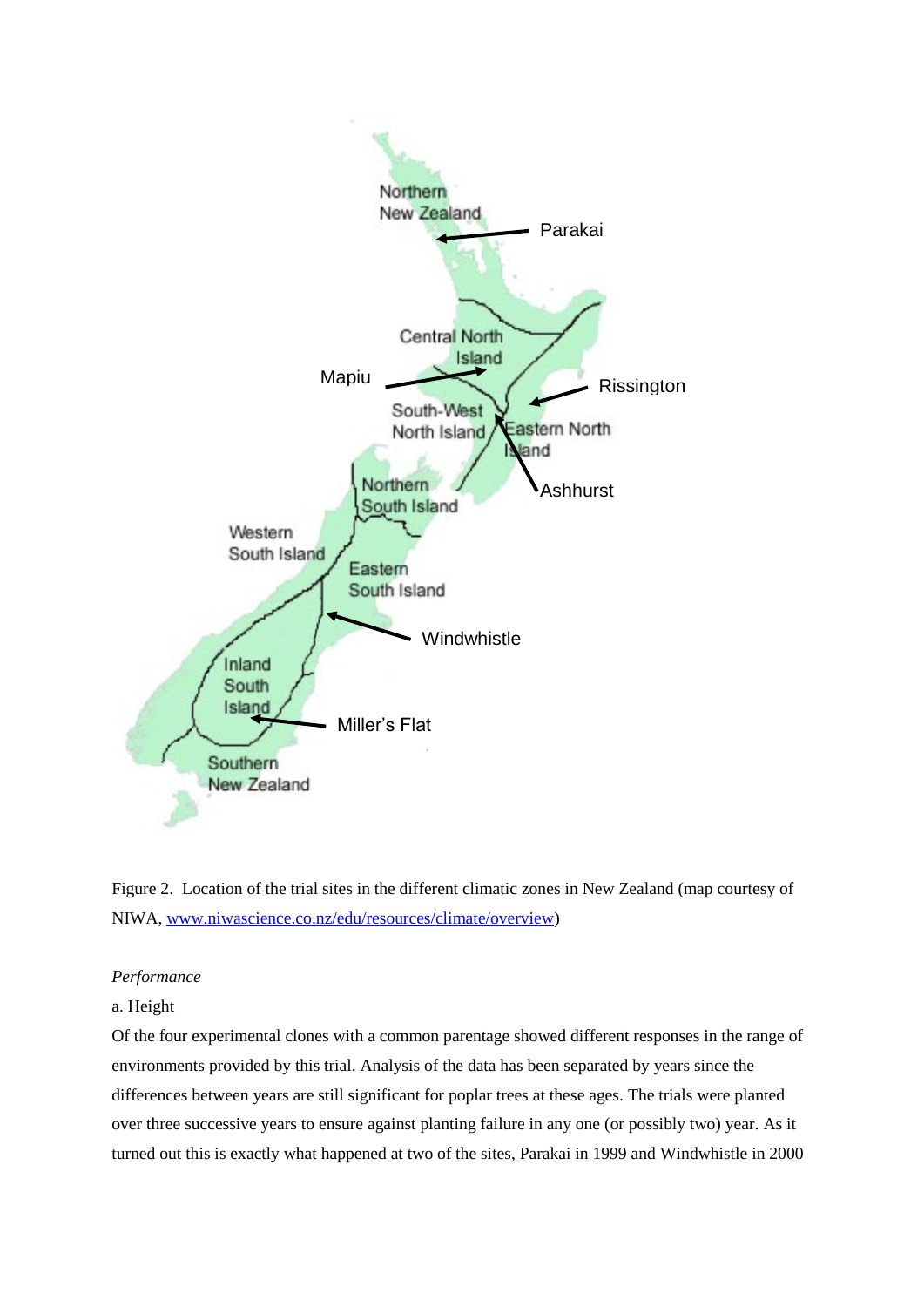and 2001. Because of the low survival in Mapiu and at Miller's Flat in 2001 analyses of these data should also be viewed with caution.

The experimental clone labelled blue/green was the tallest clone at most trial sites in most years (Table 6, Figure 3). Of the other three experimental clones blue/orange and blue/brown performed above or among the best performed of the commercial clones in the 1999 trials where differences were likely to be greatest. Blue/red is in the middle of the clones in the 2001 trials but older trees (i.e. 2000, 1999 trial trees) have performed at the lower end of the clonal mixture. When compared with Shinsei (a currently available commercial maxi-nigra hybrid) the blue/green clone was significantly higher (p<0.05) in 1999 but the differences were not significant in 2000 and 2001.

Considering height data from all sites collectively the experimental maxi-nigra clones (in order blue/green, blue/brown, blue/orange and blue/red) ranked 1, 2, 5 and 10 in height in 1999, 1, 10, 6 and 8 in 2000, and 2, 6, 3 and 5 in 2001. The blue/green clone was significantly higher than all other clones (p<0.05) in the 1999 trials at Mapiu and Windwhistle but was exceeded by Weraiti at Rissington though the difference was not significant at  $p = 0.05$  (Table 8(a)). This trend was less apparent in the 2000 and 2001 trials

#### b. Diameter at breast height (DBH)

Mean DBH across all sites is presented in table 7. Values in 1999 were highest for Shinsei, blue/green, blue/brown and Toa. Differences were not significant between these four clones. For several clones mean DBH for 2000 trial trees at Mapiu and Rissington was higher than for 1999 trial trees. This reflects the moister environment in which the 2000 trials were planted, so a comparison between years is not appropriate. Blue/green had the highest mean DBH of all tested clones in all years, excepting Kawa in 2001. though Kawa had a lower survival rate. Of the other experimental clones blue/brown ranked 3, 7 and 8 for the three trial years, blue/orange 5, 6, 4 and blue/red 9, 10 and 10.

Clone, site and clone-site interactions are summarised in tables 8 and 9. Clone interactions are to be read in columns, site interactions across rows, and clone-site interactions across rows and down columns.

All experimental clones planted in the 1999 trials grew significantly better at Mapiu than at Rissington or Windwhistle (Table 8a). Comparing the performance of the experimental clones in the 2000 and 2001 trials, Mapiu and Rissington were more favourable sites than were Parakai, Ashhurst or Miller's Flat (Table 8e., 8h).

## **Discussion and conclusions**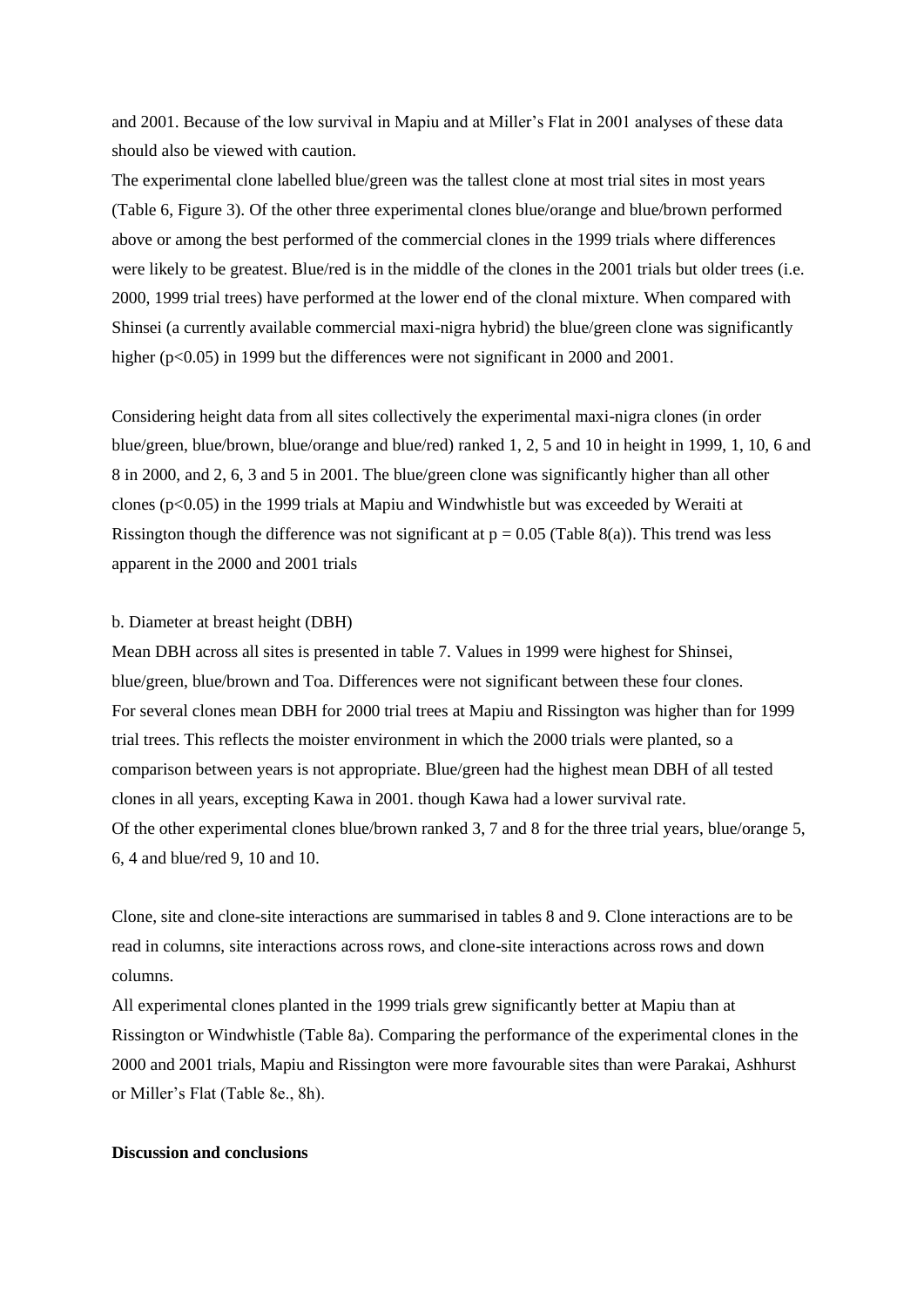The trials have been established in different climatic zones throughout New Zealand. These climatic zones vary in their mean daily temperature, their exposure to wind, their proneness to summer drought, their average rainfall and the severity of their winter and out of season frosts. While the average rainfall for the six trial sites did not vary greatly, Rissington and Windwhistle are prone to summer drought. Trees at Rissington planted high on the slope either did not survive or were very stunted at the time data was collected. Some trees survived for the first 2-4 years (data not shown) but subsequently died, probably due to insufficient soil moisture during the growing season when the tree is in full canopy. This tree response is to be expected for all poplar clones, particularly where trees are planted on a rise, hill or ridge, and where wind run is strong. The lower performance of the trees at Miller's Flat is accounted for by the lower mean daily temperatures in autumn and spring reducing the length of the growing season, and the frequency of late frosts in spring. This is a particularly good site to test cold tolerance of the experimental clones. Ashhurst site is very exposed to strong westerly winds and consequently trees are growing at lower mean temperatures over the growing season and were prone to water stress where planting coincided with a rise or ridge. At Mapiu the 1999 and 2000 trial sites are very well watered being towards the bottom of a high slope and protected form the prevailing wind. Survival of the experimental clones was comparable with the commercial clones included in the trials, except at Miller's Flat where the Maxi-nigra clones appeared to show greater tolerance to the very cold winter and spring conditions (data not shown) between measurements in 2004 and 2007. Survival was recorded at 82% in 2004 and at 47% in 2007.

Where there is such variability in trial conditions it is most appropriate to concentrate on comparative performance between clones at a single site. At Parakai experimental clones except for blue/red had a survival rate lower than the mean rate for the site. This site is quite close to the coast and maxi-nigra clones may be more susceptible to salt spray, though this was hard to evaluate. The experimental clones (together with Shinsei) were the poorest performers of the 2000 trial and were no better than commercial clones in the 2001 trial, except for blue/green.

At Mapiu where there are no obvious limiting factors on poplar growth at the locations of the 1999 and 2000 trials as indicated by both survival and growth of all clones, the experimental clones (blue/red excepted) had a higher survival rate (not significant) and outperformed all other commercial clones with the exception of Toa.

At Rissington where summer drought is the major limiting factor restricting where poplars are likely to survive and perform well, survival for the experimental clones was generally lower that the mean survival rate. Performance of the blue/green clone was significantly better than almost all other clones in all years, but of the remaining three experimental clones, none stood out as performing better than the commercial clones tested.

At Ashhurst, while cattle did contribute to tree mortality, the limiting factor to survival and growth is the prevailing wind. This site is exposed and a good site to test wind tolerance. Survival was lower in the experimental clones in the 2001 trial, but about the same in the 2000 trial. Certainly survival was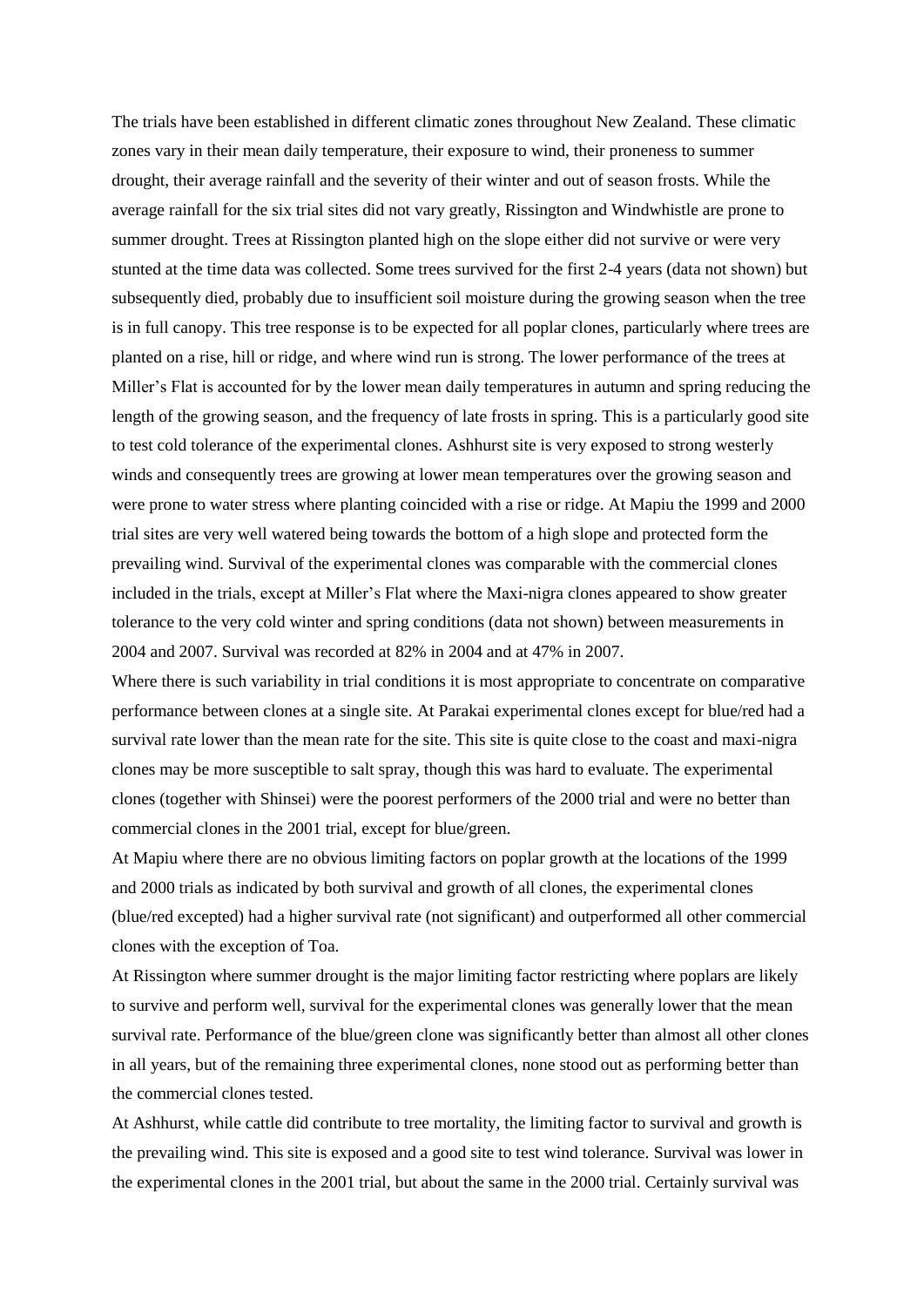not higher. Blue/green was among the top performers. Two commercial clones grew taller but the differences were not significant (p>0.05). Selwyn and Weraiti would appear to be better options in such sites.

At Windwhistle the limiting factors are drought and drying north-west winds in summer. This can be alleviated by irrigation of the trees during the establishment phase. The trial was not irrigated and the survival of the 1999 trial was aided by conifer shelterbelt protection. Performance of the experimental clones was only matched by Shinsei and Toa, blue/green performing significantly better than all other clones. Blue/brown performed well, though not significantly so. Blue/green performed better than Shinsei in both summer-dry environments (Rissington and Windwhistle) and equally well in summermoist environment (Mapiu) and will add to the range of options after commercial release.

At Miller's Flat the limiting factor is prolonged severe cold, which may kill poplar trees during the establishment years (in this case between years 1-6 after planting). The experimental clones survived those years much better than the clones without a maxi-nigra phenotype, and performed either better or equally as well as the commercial clones, certainly as well as Shinsei. Blue/red performed relatively better in this environment than in the other trial sites.

Overall ranking based on height and DBH including data where there is a single point only (Table 10) shows that compared with the commercial clones tested in the trials blue/green was a top performing clone , blue/brown and blue/orange were average performing clones with above average performance in some sites, and blue/red was a poor performing clone.

## Conclusion

Of the four experimental clones trialled, blue/green should be released for commercial use across all climatic zones in New Zealand, blue/brown could be considered for release for use in climatic zones with regular summer rain or on lower slopes where water stress will be lower, blue/orange should be released for use across all climatic zones, and blue/red could be considered for further trials in particular local environments or for use where lower vigour would be an advantage.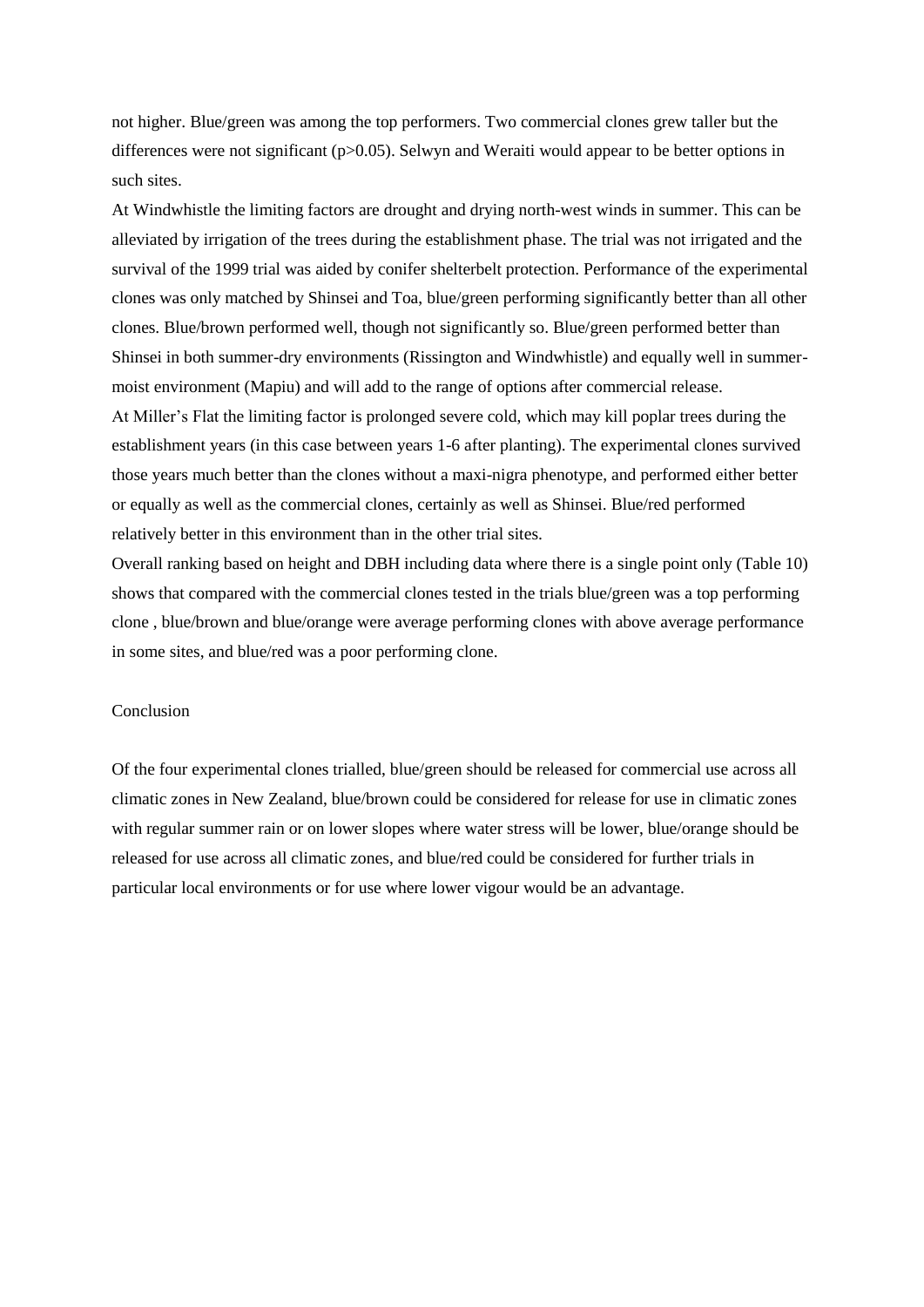| Clone              |                  |                  | Number surviving at each trial site |                  |                |                  | Total | %survival |
|--------------------|------------------|------------------|-------------------------------------|------------------|----------------|------------------|-------|-----------|
|                    |                  |                  | Rissing-                            |                  |                |                  |       |           |
| 1999               | Parakai          | Mapiu            | ton                                 | W'wistle         | Ashhurst       | Millers Flat     |       | 1999      |
| Shinsei            | 1                | 9                | 7                                   | 10               |                |                  | 27    | 68        |
| <b>Blue/Brown</b>  | $\overline{0}$   | $\,8\,$          |                                     | 10               |                |                  | 18    | 45        |
| Blue/Green         | $\boldsymbol{0}$ | 9                | 6                                   | 10               |                |                  | 25    | 63        |
| Blue/Orange        | $\boldsymbol{0}$ | 9                | 5                                   | 10               |                |                  | 24    | 60        |
| Blue/Red           | $\boldsymbol{0}$ | 10               | 6                                   | 10               |                |                  | 26    | 65        |
| Weraiti            | $\mathbf{1}$     | 9                | 6                                   | 9                |                |                  | 25    | 63        |
| Selwyn             | $\theta$         | 7                | 9                                   | 9                |                |                  | 25    | 63        |
| Otahuao            | $\boldsymbol{0}$ | 8                | 5                                   | 10               |                |                  | 23    | 58        |
| Toa                | $\mathbf{1}$     | 8                | 5                                   | 10               |                |                  | 24    | 60        |
| Dudley             | $\mathbf{1}$     | 8                | 6                                   | 9                |                |                  | 24    | 60        |
|                    | $\overline{4}$   | 85               | 55                                  | 97               |                |                  | 241   |           |
| 2000               | Parakai          | Mapiu            | Rissington                          | W'wistle         | Ashhurst       | Millers Flat     |       | 2000      |
| Shinsei            | 3                | 10               | $\,8\,$                             | $\boldsymbol{0}$ | 9              | $\overline{7}$   | 37    | 62        |
| Blue/Brown         | 9                | 10               | 5                                   | $\boldsymbol{0}$ | $\overline{7}$ | 6                | 37    | 62        |
| Blue/Green         | $\overline{4}$   | 10               | 9                                   | $\mathbf{1}$     | 6              | 8                | 38    | 63        |
| Blue/Orange        | $\overline{7}$   | 9                | 8                                   | $\mathbf{1}$     | 6              | 10               | 41    | 68        |
| Blue/Red           | 8                | 10               | 6                                   | $\boldsymbol{0}$ | 8              | 9                | 41    | 68        |
| Weraiti            | 10               | 9                | 9                                   | $\boldsymbol{0}$ | 7              | 6                | 41    | 68        |
| Selwyn             | $8\,$            | 9                | 10                                  | 1                | 8              | 7                | 43    | 72        |
| Otahuao            | $8\,$            | 9                | 8                                   | $\boldsymbol{0}$ | 9              | 9                | 43    | 72        |
| Toa                | 6                | $\,8\,$          | 9                                   | $\mathbf{1}$     | 8              | 8                | 40    | 67        |
| Dudley             | $\overline{7}$   | $\,8\,$          | 10                                  | $\boldsymbol{0}$ | 9              | 9                | 43    | 72        |
|                    | 70               | 92               | 82                                  | $\overline{4}$   | 77             | 79               | 404   |           |
| 2001               | Parakai          | Mapiu            | Rissington                          | W'wistle         | Ashhurst       | Millers Flat     |       | 2001      |
| Shinsei            | $\overline{4}$   | 3                | $\overline{4}$                      | $\boldsymbol{0}$ | 5              | $\overline{7}$   | 23    | 58        |
| Blue/Brown         | $\mathbf{1}$     | 5                | $\mathbf{1}$                        | $\boldsymbol{0}$ | 8              | $\overline{7}$   | 22    | 55        |
| Blue/Green         | 3                | $\overline{2}$   | 4                                   | $\boldsymbol{0}$ | 1              | 10               | 20    | 50        |
| <b>Blue/Orange</b> | $\mathbf{1}$     | 3                | 5                                   | $\boldsymbol{0}$ | 6              | 8                | 23    | 58        |
| Blue/Red           | 3                | $\mathbf{1}$     | 5                                   | $\boldsymbol{0}$ | $\mathbf{1}$   | 10               | 20    | 50        |
| Weraiti            | 3                | $\overline{4}$   | 5                                   | $\boldsymbol{0}$ | 10             | $\boldsymbol{0}$ | 22    | 55        |
| Selwyn             | 3                | $\mathbf{1}$     | 5                                   | $\boldsymbol{0}$ | 6              | $\mathbf{1}$     | 16    | 40        |
| Otahuao            | 5                | $\boldsymbol{0}$ | 5                                   | $\boldsymbol{0}$ | 5              | $\mathbf{1}$     | 16    | 40        |
| Kawa               | $\overline{4}$   | 5                | $\mathbf{1}$                        | $\boldsymbol{0}$ | 6              | $\boldsymbol{0}$ | 16    | 40        |
| Dudley             | $\overline{4}$   | $\overline{2}$   | 5                                   | $\boldsymbol{0}$ | 9              | 3                | 23    | 58        |
|                    | 31               | 26               | 40                                  | $\overline{0}$   | 57             | 47               | 201   |           |

Table 4. Numbers of each clone planted in trial years 1999-2001 and surviving in 2007 at each site.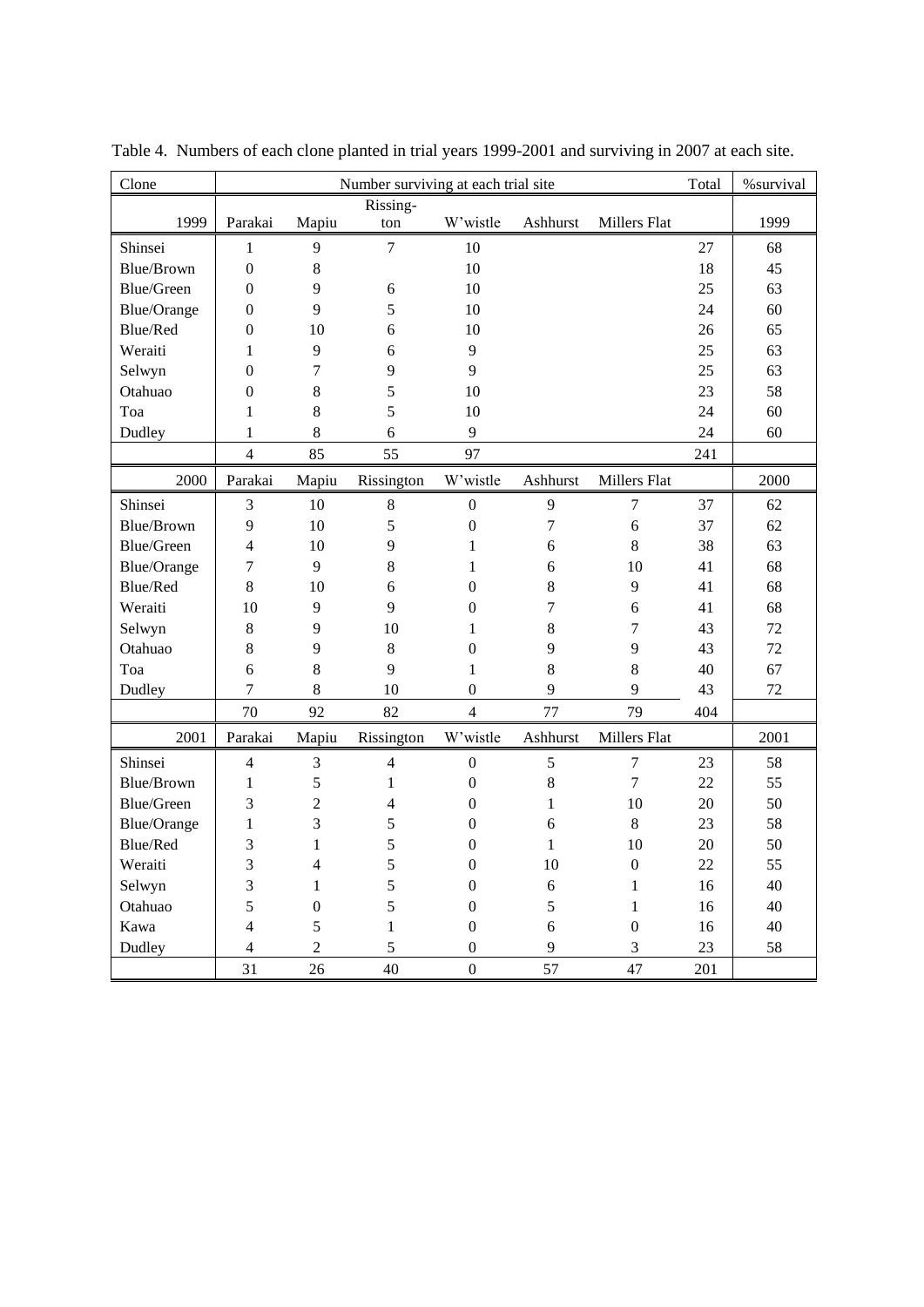|                   |         |       |                   |                 |         |                  | All             |
|-------------------|---------|-------|-------------------|-----------------|---------|------------------|-----------------|
|                   |         |       |                   |                 | Wind-   | <b>Millar's</b>  | sites           |
| <b>Clone</b>      | Parakai | Mapiu | <b>Rissington</b> | <b>Ashhurst</b> | whistle | <b>Flat</b>      | $\frac{0}{0}$   |
| Shinsei           | 47      | 88    | 76                | 70              | 100     | 70               | 75              |
| Blue/Brown        | 67      | 92    | 40                | 75              | 100     | 65               | 73              |
| <b>Blue/Green</b> | 47      | 84    | 76                | 35              | 100     | 90               | 71              |
| Blue/Orange       | 53      | 84    | 76                | 60              | 100     | 90               | 76              |
| Blue/Red          | 73      | 84    | 68                | 45              | 100     | 95               | 74              |
| Weraiti           | 87      | 88    | 80                | 85              | 90      | 30               | $\overline{76}$ |
| Selwyn            | 73      | 68    | 96                | 70              | 90      | 40               | $\overline{72}$ |
| Otahuao           | 87      | 68    | 72                | 70              | 100     | 50               | 71              |
| Toa               | 60      | 80    | $\overline{70}$   | 80              | 100     | 80               | 78              |
| Dudley            | 73      | 72    | 84                | 90              | 90      | 60               | $\overline{77}$ |
| Kawa              | 80      | 100   | 20                | 60              | NA      | $\boldsymbol{0}$ | 57              |
| <b>Total</b>      |         |       |                   |                 |         |                  |                 |
| $\%$              | 67      | 79    | 81                | 67              | 97      | 63               |                 |
|                   |         |       |                   |                 |         |                  |                 |
| % 1999            | #       | 85    | 61                | <b>NA</b>       | 97      | <b>NA</b>        | 82              |
| % 2000            | 70      | 92    | 82                | 77              | #       | 79               | 80              |
| % 2001            | 62      | 52    | 80                | 57              | #       | 47               | 57              |

Table 5 Survival % of each clone at each site for all trial years, with % survival in each year

 $NA = no trial, # = discounted (see table 4)$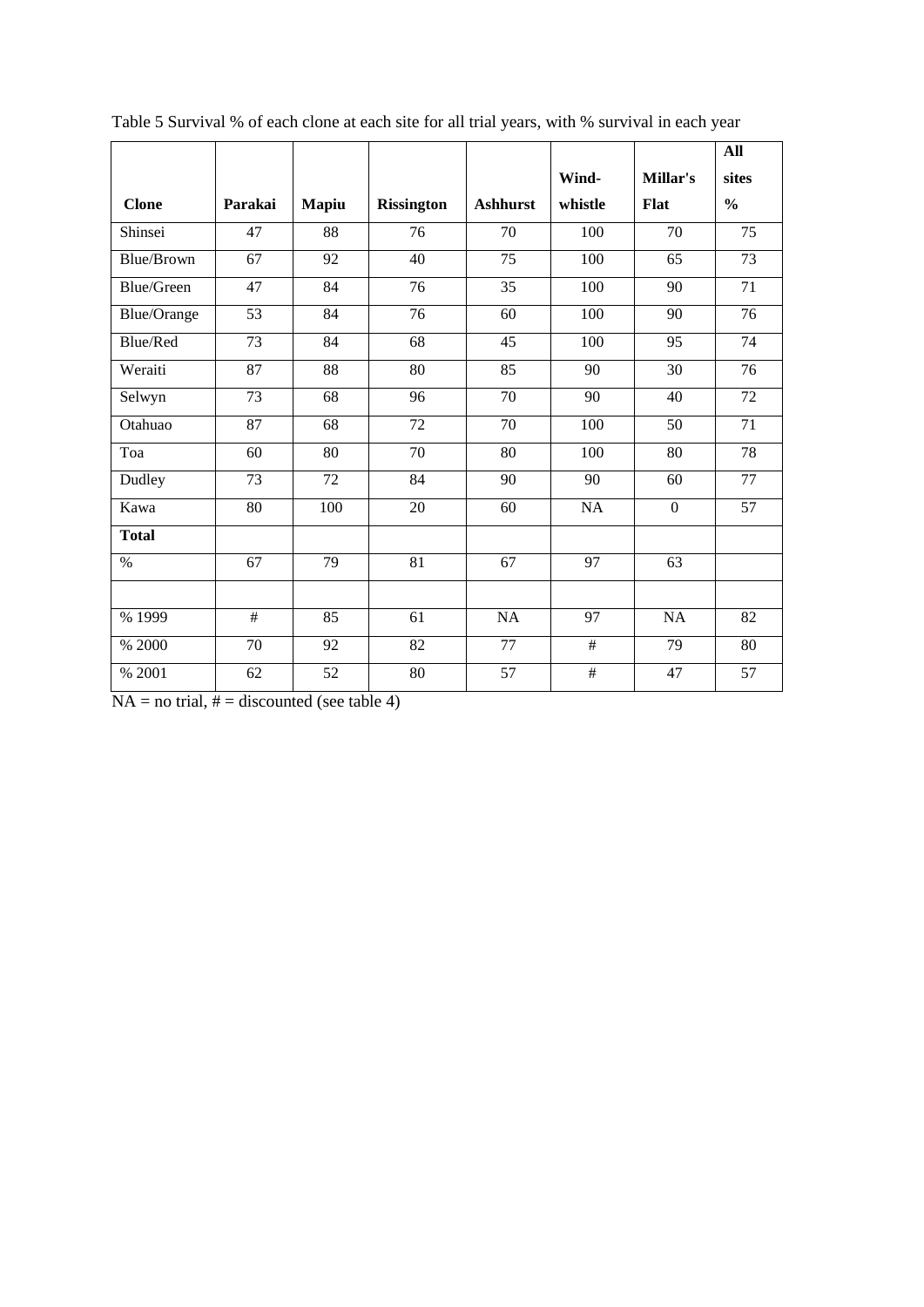Table 6 Mean heights  $(\pm = S.E.)$  of clones at each site and across all sites as measured between April 27 and July 18, 2007. Heights are in metres.

|      |                    |               |                | Rissing-       |                 | Wind-          | Miller's      | <b>All sites</b> |
|------|--------------------|---------------|----------------|----------------|-----------------|----------------|---------------|------------------|
| Year | <b>Clone</b>       | Parakai       | Mapiu          | ton            | <b>Ashhurst</b> | whistle        | <b>Flat</b>   |                  |
| 1999 | Shinsei            | $11.5*$       | $11.2 \pm 3.3$ | $9.6 \pm 3.1$  | $\#$            | $9.6 \pm 2.1$  | $\#$          | 10.18±2.81       |
| 1999 | Blue/Brown         | $***$         | $11.6 \pm 2.9$ | #              | $\#$            | $9.4 \pm 1.9$  | $\#$          | $10.40 \pm 2.81$ |
| 1999 | Blue/Green         | $***$         | $13.4 \pm 3.1$ | $10.7 \pm 2.6$ | $\#$            | $11.2 \pm 1.2$ | $\#$          | 11.91±2.58       |
| 1999 | <b>Blue/Orange</b> | $***$         | $11.8 \pm 2.9$ | $7.9 \pm 3.5$  | $\#$            | $9.1 \pm 1.3$  | $\#$          | $9.85 \pm 2.81$  |
| 1999 | Blue/Red           | $***$         | $9.2 \pm 3.0$  | $9.5 \pm 2.1$  | $\#$            | $9.0 \pm 1.8$  | $\#$          | $8.49 \pm 2.56$  |
| 1999 | Weraiti            | $16.7*$       | $9.7 \pm 3.1$  | $9.9 \pm 2.2$  | $\#$            | $8.5 \pm 1.5$  | $\#$          | 10.09±2.85       |
| 1999 | Selwyn             | $**$          | $8.4 \pm 1.5$  | $10.1 \pm 2.5$ | $\#$            | $8.4 \pm 1.6$  | $\#$          | $8.57 \pm 1.88$  |
| 1999 | Otahuao            | $***$         | $8.7 \pm 2.2$  | $9.6 \pm 3.8$  | $\#$            | $8.4 \pm 1.8$  | $\#$          | $8.69{\pm}2.39$  |
| 1999 | Toa                | 9.9*          | $11.2 \pm 3.3$ | $9.6 \pm 3.1$  | #               | $9.7 \pm 0.8$  | $\#$          | 10.18±2.39       |
| 1999 | Dudley             | $16.1*$       | $9.5 \pm 2.4$  | $8.9 \pm 3.8$  | $\#$            | $8.7 \pm 2.1$  | $\#$          | $9.42 \pm 2.88$  |
| 2000 | Shinsei            | $5.4 \pm 0.7$ | $10.9 \pm 1.0$ | $8.7 \pm 2.6$  | $6.8{\pm}2.0$   | $**$           | $7.2 \pm 1.9$ | $8.27 \pm 2.48$  |
| 2000 | Blue/Brown         | $5.5 \pm 1.4$ | $10.4 \pm 2.5$ | $7.6 \pm 0.9$  | $5.6 \pm 1.4$   | $***$          | $7.0 \pm 2.0$ | $7.26 \pm 2.57$  |
| 2000 | Blue/Green         | $6.0*$        | $12.9 \pm 1.8$ | $12.8 \pm 2.4$ | $7.0 + 1.6$     | **             | $6.9{\pm}3.5$ | 10.00±3.54       |
| 2000 | <b>Blue/Orange</b> | $5.0 \pm 1.8$ | $11.5 \pm 2.8$ | $8.5 \pm 2.5$  | $6.6 \pm 1.9$   | $***$          | $6.7 \pm 2.3$ | 7.86±3.02        |
| 2000 | Blue/Red           | $4.4 + 0.8$   | $11.1 \pm 3.2$ | $9.1 \pm 2.9$  | $5.8 + 1.8$     | **             | $6.6{\pm}2.4$ | 7.38±3.29        |
| 2000 | Weraiti            | $6.7{\pm}2.4$ | $9.1 \pm 1.2$  | $12.1 \pm 4.0$ | $7.8 \pm 2.3$   | $***$          | $6.6 \pm 2.1$ | $8.63{\pm}3.14$  |
| 2000 | Selwyn             | $5.8 + 1.6$   | $8.2 \pm 1.7$  | $10.2 \pm 2.3$ | $7.3 \pm 1.8$   | $***$          | $6.5 \pm 2.3$ | 7.85±2.27        |
| 2000 | Otahuao            | $6.9 \pm 1.8$ | $8.8 + 2.4$    | $8.9 \pm 1.8$  | $5.9 \pm 1.5$   | $***$          | $6.4 + 3.4$   | $7.34 \pm 2.16$  |
| 2000 | Toa                | $7.5 \pm 2.0$ | $11.5 \pm 1.9$ | $10.8 + 2.8$   | $6.3 \pm 1.8$   | $***$          | $6.4{\pm}3.1$ | 8.99±2.86        |
| 2000 | Dudley             | $7.4 + 3.0$   | $8.7 \pm 1.8$  | $10.3 \pm 1.9$ | $6.5 \pm 2.1$   | **             | $6.4{\pm}3.1$ | $8.11 \pm 2.40$  |
| 2001 | Shinsei            | $4.6 \pm 0.6$ | $7.8 + 1.9$    | $6.4 \pm 1.3$  | $5.3 \pm 0.6$   | $***$          | $5.2 \pm 2.3$ | $5.74 \pm 1.50$  |
| 2001 | Blue/Brown         | $4.3*$        | $6.8 \pm 2.5$  | $4.3*$         | $5.8 + 1.3$     | $***$          | $4.6 \pm 2.6$ | $5.53 \pm 1.62$  |
| 2001 | Blue/Green         | $6.1 \pm 1.9$ | $9.6 \pm 1.0$  | $8.1 \pm 1.1$  | $4.6*$          | **             | $5.9 + 4.0$   | $6.43 \pm 1.91$  |
| 2001 | <b>Blue/Orange</b> | $8.1*$        | $6.5 \pm 0.5$  | $6.6 \pm 0.9$  | $4.9 + 0.7$     | **             | $4.7 + 2.0$   | $6.10 \pm 1.97$  |
| 2001 | Blue/Red           | $4.5 \pm 0.2$ | $6.3 \pm 1.3$  | $5.7 \pm 0.8$  | $5.4*$          | **             | $5.7 \pm 1.8$ | 5.56±1.00        |
| 2001 | Weraiti            | $5.2 \pm 0.7$ | $5.9*$         | $6.7 \pm 0.9$  | $4.6 + 0.5$     | $***$          | $***$         | $5.48 \pm 1.20$  |
| 2001 | Selwyn             | $4.5 \pm 0.8$ | $\ast\ast$     | $5.9 \pm 2.0$  | $5.4 \pm 1.3$   | **             | $5.7*$        | $5.44 \pm 1.39$  |
| 2001 | Otahuao            | $5.6 \pm 1.4$ | $6.8 + 0.7$    | $5.2 \pm 1.0$  | $5.2 \pm 00.5$  | $***$          | $6.5*$        | 5.39±0.97        |
| 2001 | Kawa               | $9.3 \pm 2.4$ | $8.5 \pm 1.8$  | $7.9 \pm 1.1$  | $5.1 \pm 1.5$   | $* \& *$       | $**$          | $6.77{\pm}2.66$  |
| 2001 | Dudley             | $4.8 \pm 0.6$ | $6.5*$         | $6.1 \pm 0.6$  | $5.3 \pm 1.7$   | $***$          | $5.3 \pm 2.6$ | $5.52 \pm 1.00$  |

# no trial \*\* nil survival \* single survivor only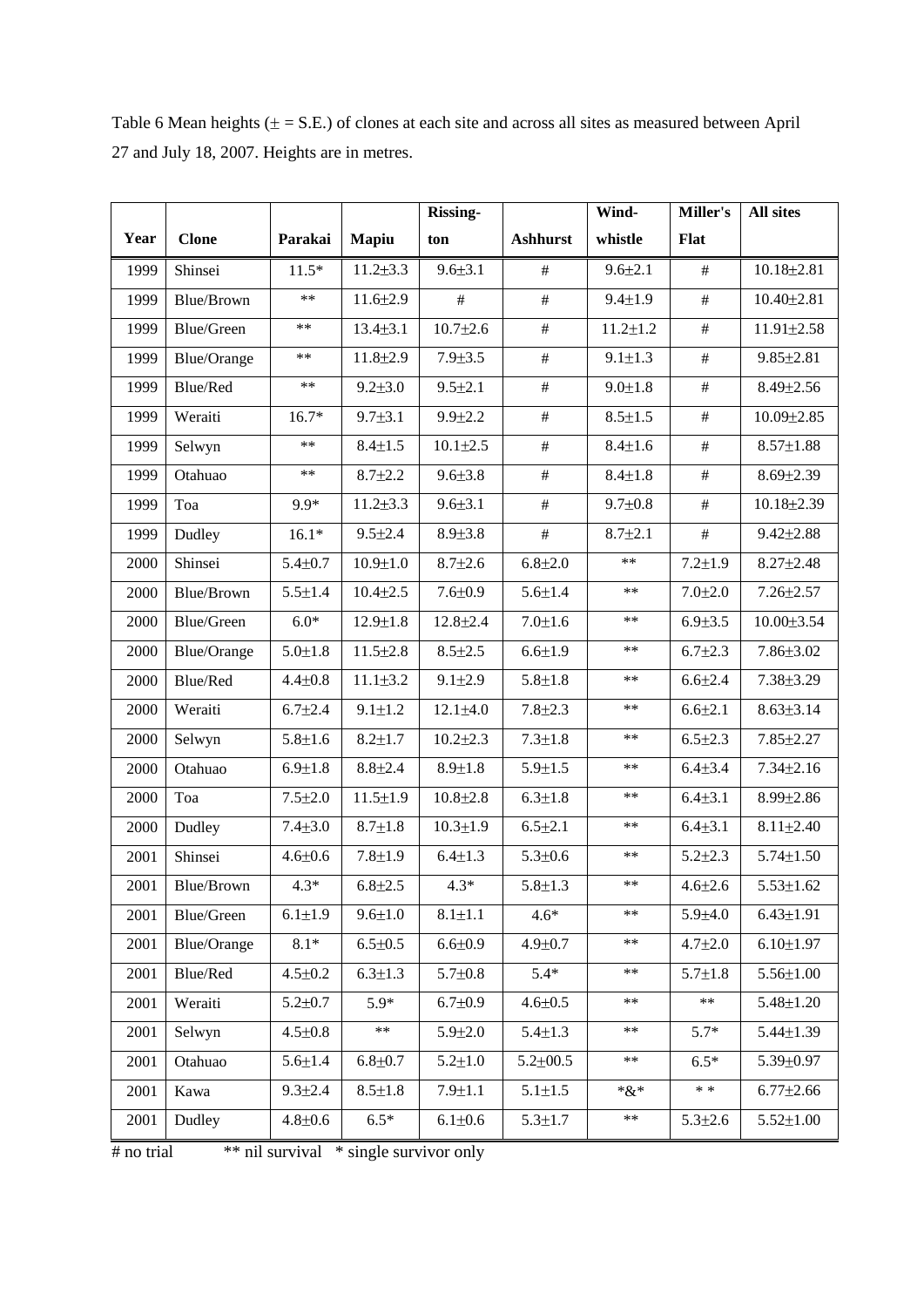





Figure 3. Heights of the different clones compared between the trial sites.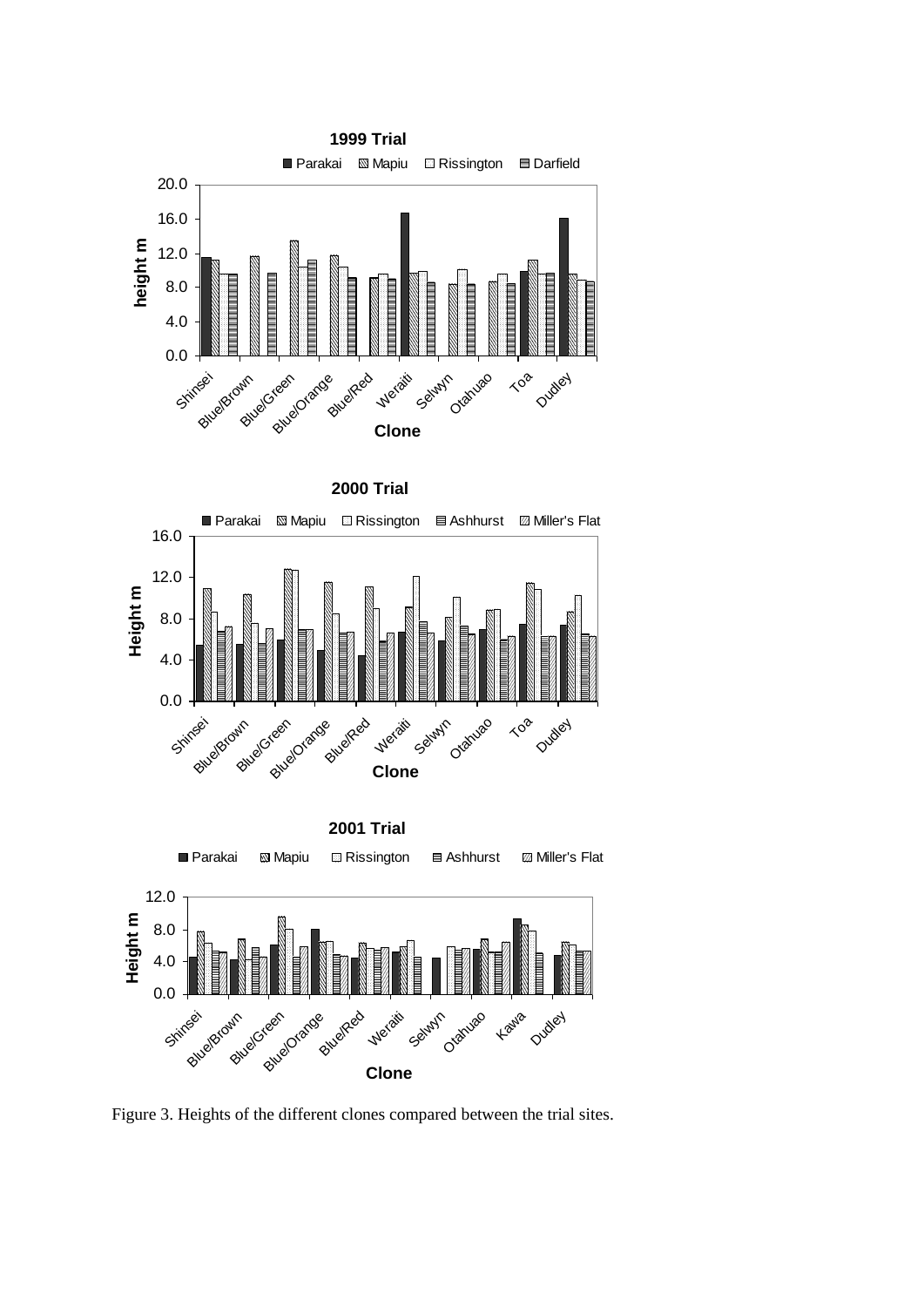





Figure 4. Mean heights of the different clones in each trial year including all trial sites. Bars are standard error.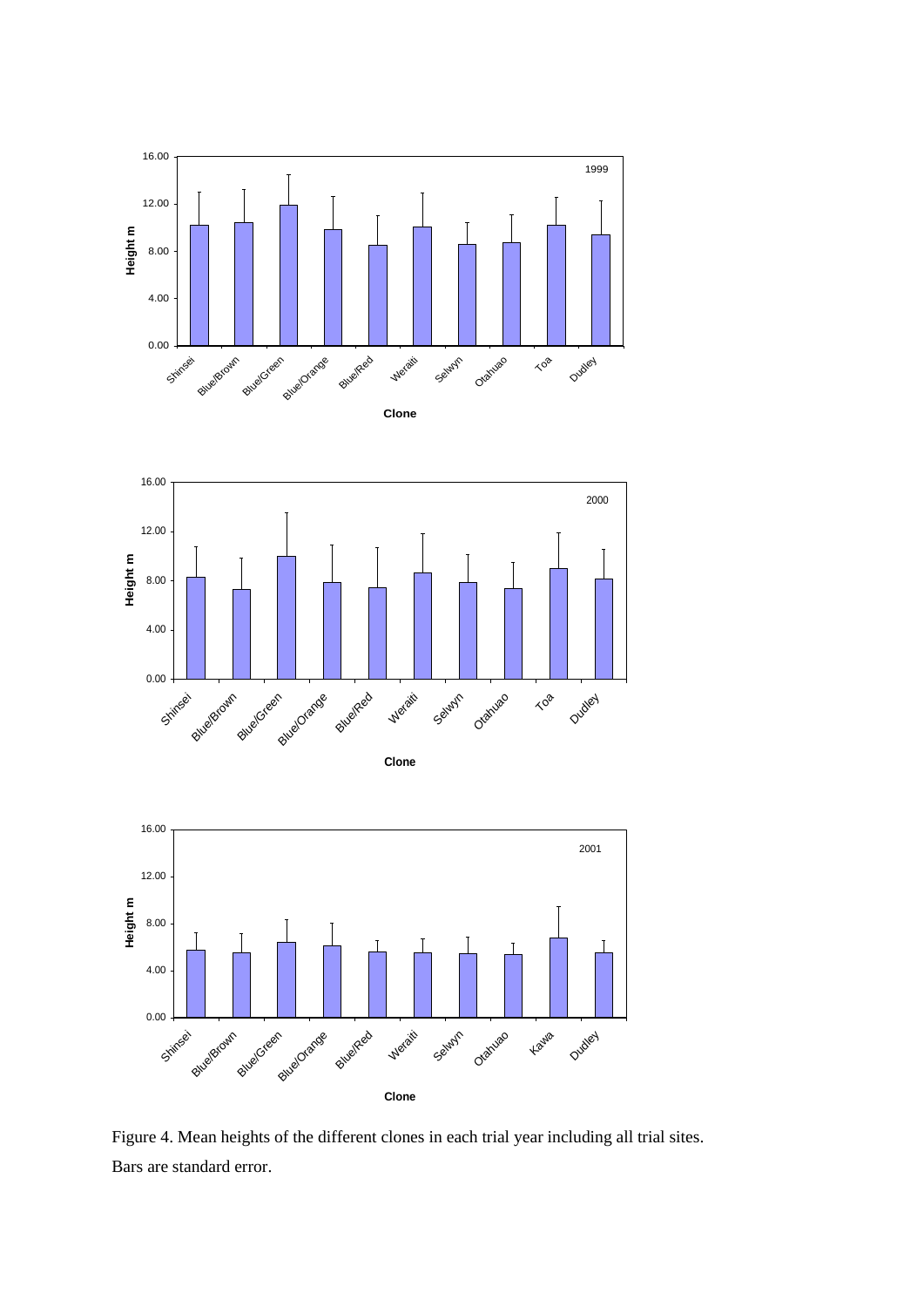





Figure 5. Diameters at breast height of the different clones in each trial year including all trial sites. Bars are standard error.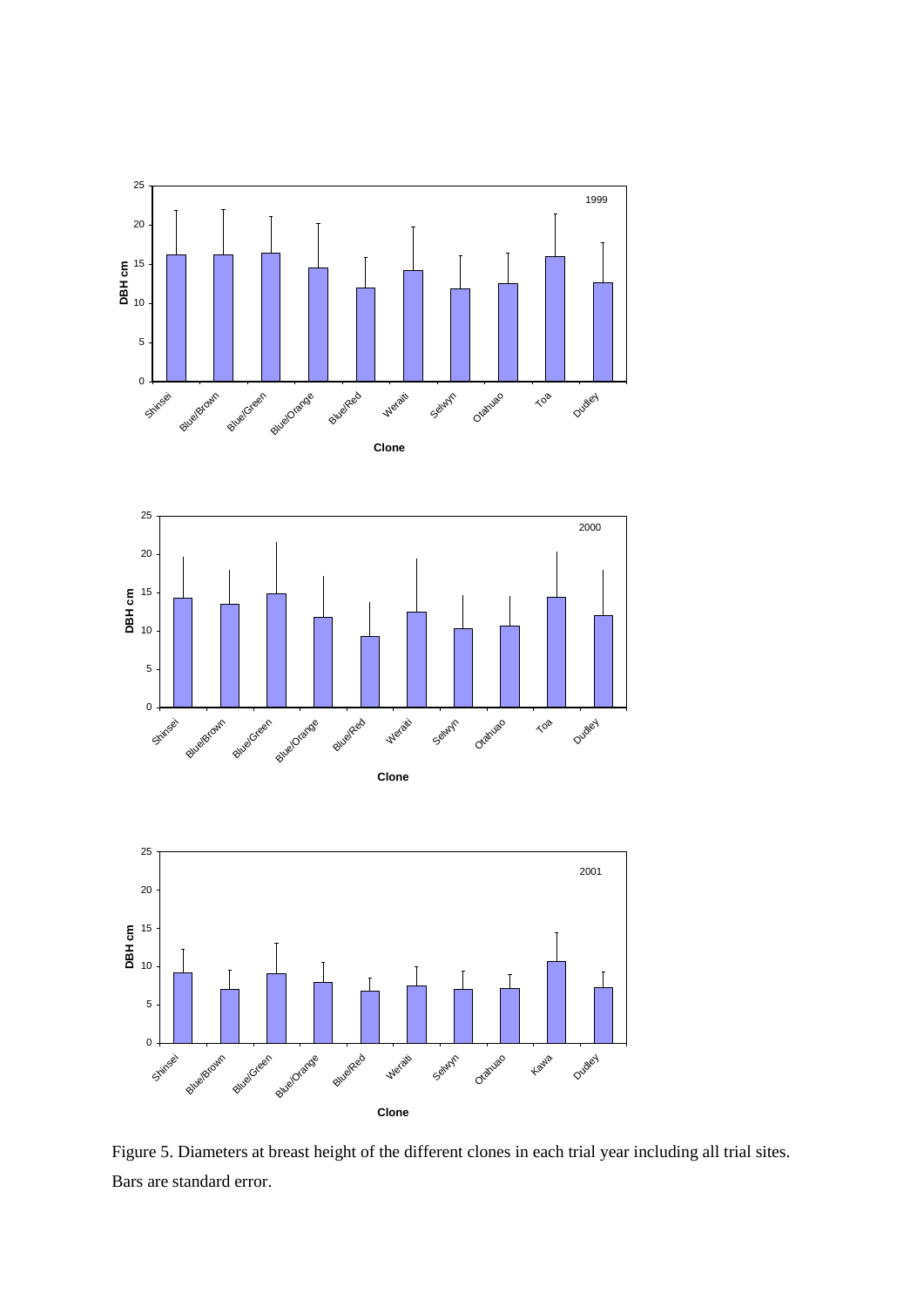Table 7. Mean diameter at breast height (DBH) for each clone at each site in each year together with mean DBH across all sites  $(\pm = S.E.)$  \*\* = no trees, \* = single tree

| 1999               |                |                               | Site                             |                              |                        |                              |
|--------------------|----------------|-------------------------------|----------------------------------|------------------------------|------------------------|------------------------------|
| Clone              | Parakai        | Mapiu                         | Rissington                       | W'wistle                     |                        | All sites                    |
| Shinsei            | $*16.3$        | $18.0 + 6.2$                  | $16.6 + 6.4$                     | $14.2 \pm 5.0$               |                        | $16.2 + 5.7$                 |
| <b>Blue/Brown</b>  | $***$          | $17.5 + 6.3$                  | $***$                            | $14.9 + 2.7$                 |                        | $16.1 + 4.8$                 |
| <b>Blue/Green</b>  | $***$          | $18.3 \pm 7.4$                | $15.6 + 4.6$                     | $14.9 \pm 2.2$               |                        | $16.3 + 5.3$                 |
| Blue/Orange        | $***$          | $18.1 \pm 5.3$                | $11.4 + 4.5$                     | $12.8 + 1.8$                 |                        | $14.5 + 4.8$                 |
| Blue/Red           | **             | $11.9 + 5.2$                  | $10.4 \pm 2.4$                   | $12.9 + 2.9$                 |                        | $11.9 + 3.9$                 |
| Weraiti            | $*25$<br>$***$ | $12.0 + 5.0$                  | $17.6 \pm 3.8$<br>$14.1 \pm 5.4$ | $12.0 + 4.8$                 |                        | $14.2 + 5.5$                 |
| Selwyn<br>Otahuao  | $***$          | $9.5 + 0.7$<br>$10.4 \pm 2.3$ | 15.6±6.0                         | $11.2 + 3.7$<br>$12.6 + 2.9$ |                        | $11.8 + 4.3$<br>$12.5 + 4.0$ |
| Toa                | $*16.5$        | $17.4 \pm 7.3$                | $14.8 + 6.7$                     | $15.3 + 2.9$                 |                        | $16.0 + 5.4$                 |
| Dudley             | $*25.7$        | $10.6 + 1.9$                  | $13.7 + 6.5$                     | $12.2 + 4.2$                 |                        | $12.6 + 5.1$                 |
|                    |                |                               |                                  |                              |                        |                              |
|                    | $20.9 + 5.2$   | $14.5 + 6.2$                  | $14.5 + 5.4$                     | $13.3 \pm 3.5$               |                        |                              |
| 2000               |                |                               |                                  |                              |                        |                              |
|                    |                |                               |                                  |                              | <b>Millers</b>         |                              |
| Clone              | Parakai        | Mapiu                         | Rissington                       | Ashhurst                     | Flat                   | All sites                    |
| Shinsei            | $7.1 \pm 2.3$  | $18.4 \pm 3.8$                | $13.6 + 6.1$                     | $12.1 + 5.6$                 | $15.1 \pm 1.9$         | $14.3 + 5.4$                 |
| <b>Blue/Brown</b>  | $8.1 \pm 2.5$  | $15.2 + 4.1$                  | $13.5 + 4.5$                     | $8.0 + 2.8$                  | $10.0 + 2.0$           | $11.0 + 4.4$                 |
| <b>Blue/Green</b>  | $8.4 \pm 3.4$  | $20.1 \pm 3.4$                | $18.6 \pm 7.8$                   | $8.6 + 2.4$                  | $11.4 \pm 3.5$         | $14.8 + 6.8$                 |
| <b>Blue/Orange</b> | $6.9 + 3.3$    | $17.2 + 4.3$                  | $12.9 + 6.6$                     | $8.9 \pm 3.2$                | $10.9 + 2.3$           | $11.8 + 5.4$                 |
| <b>Blue/Red</b>    | $5.1 + 0.9$    | $13.5 + 3.9$                  | $11.6 + 6.0$                     | $7.0 + 2.4$                  | $8.7 + 2.4$            | $9.3 + 4.5$                  |
| Weraiti            | $8.6 + 4.5$    | $10.0 + 2.8$                  | $21.9 \pm 7.5$                   | $9.3 + 4.4$                  | $12.6 \pm 2.1$         | $12.5 \pm 7.0$               |
| Selwyn             | $6.8 + 2.0$    | $7.8 + 1.5$                   | $15.6 + 4.3$                     | $*8.9$                       | $11.8 \pm 2.3$         | $10.3 + 4.3$                 |
| Otahuao            | $9.7 + 3.6$    | $11.0 + 3.4$                  | $15.2 \pm 3.0$                   | $*7.4$                       | $10.4 \pm 3.4$         | $10.6 \pm 3.9$               |
| Toa                | $10.3 + 2.8$   | $16.9 \pm 2.8$                | $20.2 + 6.1$                     | $8.0 + 2.2$                  | $15.1 + 4.8$           | $14.4 \pm 6.0$               |
| Dudley             | $11.0 \pm 7.7$ | $9.0 + 1.7$                   | $19.2 + 4.7$                     | $7.8 + 3.5$                  | $11.8 \pm 3.1$         | $12.0 + 6.0$                 |
|                    | $8.2 + 3.9$    | $14.0 + 5.2$                  | $16.5 + 6.5$                     | $8.6 + 3.4$                  | $11.7 \pm 3.4$         |                              |
| 2001               |                |                               |                                  |                              |                        |                              |
| Clone              | Parakai        | Mapiu                         | Rissington                       | Ashhurst                     | <b>Millers</b><br>Flat | All sites                    |
| Shinsei            | $5.1 \pm 0.6$  | $*11.2$                       | $11.6 \pm 3.0$                   | $9.7 + 2.9$                  | $8.4 \pm 2.3$          | $9.1 \pm 3.1$                |
| <b>Blue/Brown</b>  | $*6.2$         | 8.2±4.3                       | *7.6                             | $*4.8$                       | $7.0 + 2.6$            | $7.0 + 2.5$                  |
| <b>Blue/Green</b>  | $8.7 + 3.1$    | $12.5 \pm 2.9$                | $12.2 \pm 2.9$                   | $6.6 + 0.9$                  | $8.1 + 4.7$            | $9.1 + 3.9$                  |
| Blue/Orange        | $*11.1$        | $7.2 + 1.1$                   | $10.2 + 2.1$                     | $*7.4$                       | $6.5 + 2.0$            | $8.0 + 2.5$                  |
| Blue/Red           | $4.8 + 0.6$    | $7.4 \pm 1.5$                 | 7.6±1.4                          | $5.5 + 0.9$                  | $7.9 + 1.8$            | $6.7 \pm 1.8$                |
| Weraiti            | $5.3 + 0.8$    | $*5.0$                        | $9.9 + 1.9$                      | $7.0 + 2.35$                 | **                     | $7.5 + 2.6$                  |
| Selwyn             | $4.5 \pm 0.3$  | $***$                         | $8.7 + 3.0$                      | $6.5 + 0.8$                  | $*8.2$                 | $7.0 + 2.4$                  |
| Otahuao            | $6.4 \pm 1.9$  | $7.8 + 1.6$                   | 7.9±2.0                          | $6.3 \pm 1.3$                | $*9.8$                 | $7.1 \pm 1.8$                |
| Kawa               | $13.3 \pm 3.8$ | $11.0 + 4.8$                  | $12.30 + 2.1$                    | $7.2 + 1.0$                  | **                     | $10.6 \pm 3.8$               |
| Dudley             | $5.6 + 1.1$    | $*4.9$                        | $8.7 \pm 1.4$                    | $6.6 + 1.1$                  | $9.8 + 2.6$            | $7.2 + 2.0$                  |
|                    | $6.9 \pm 3.3$  | $9.2 \pm 3.4$                 | $9.6 \pm 2.6$                    | $6.9 \pm 2.0$                | $7.8 \pm 2.9$          | 7.9±2.9                      |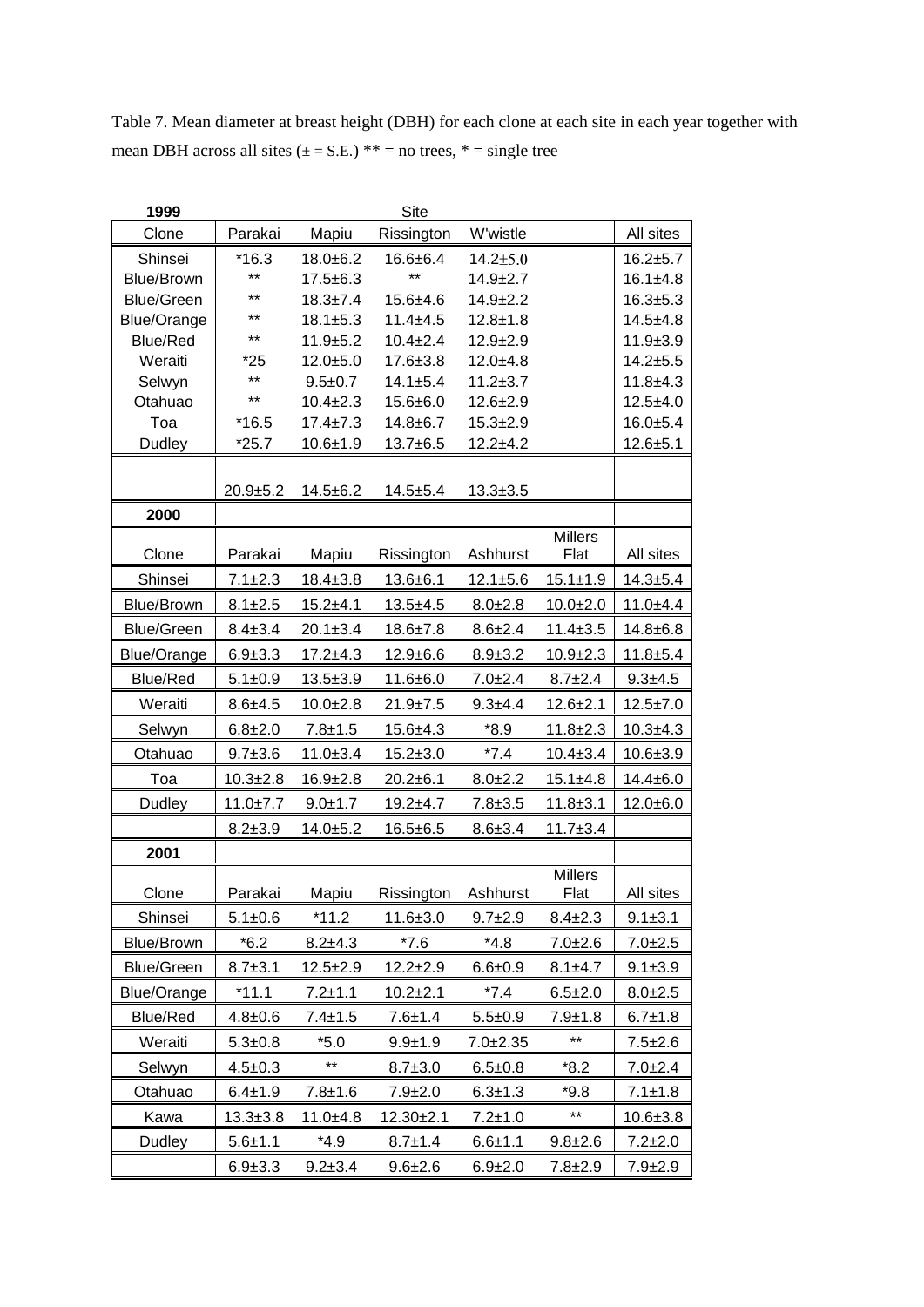Table 8. Analyses of height data using two-way ANOVA (GenStat 8<sup>th</sup> Ed.). Means followed by the same letters indicate no significant difference at 5%

| Clone              | Mapiu            | Rissington        | Windwhistle      | All sites        |
|--------------------|------------------|-------------------|------------------|------------------|
| Shinsei            | $11.2\pm3.3b$    | $9.6 \pm 3.1 b$   | $9.6 \pm 2.1$ bc | $10.2{\pm}2.8b$  |
| Blue/Brown         | $11.6 \pm 2.9 b$ |                   | $9.4 \pm 1.8$ bc | $10.4 \pm 2.6 b$ |
| Blue/Green         | $13.4 \pm 3.1a$  | $10.7 \pm 2.6$ ab | $11.2 \pm 1.2a$  | $11.9 \pm 2.6a$  |
| <b>Blue/Orange</b> | $11.8 \pm 2.9 b$ | $7.9 \pm 3.5$ cd  | $9.1 \pm 1.3$ bc | $9.8 \pm 2.9$ bc |
| Blue/Red           | $9.2 \pm 3.0c$   | $6.5 \pm 2.1$ d   | $9.0 \pm 1.8$ bc | $8.5 \pm 2.6c$   |
| Weraiti            | $9.7 \pm 3.1c$   | $11.3 \pm 2.2a$   | $8.6 \pm 1.5$ bc | $10.1 \pm 2.9 b$ |
| Selwyn             | $8.4 \pm 1.5c$   | $8.9 \pm 2.5c$    | $8.4 \pm 1.6c$   | $8.6 \pm 1.9c$   |
| Otahuao            | $8.7 \pm 2.2c$   | $9.6 \pm 3.8$ bc  | $8.4 \pm 1.8c$   | $8.8 \pm 2.4c$   |
| Toa                | $11.2\pm3.3b$    | $9.6 \pm 3.1$ bc  | $9.7 \pm 0.8$ b  | $10.2{\pm}2.4b$  |
| Dudley             | $9.5 \pm 2.4c$   | $8.9 \pm 3.8$ c   | $8.8 \pm 2.1$ bc | $9.4 \pm 2.9$ bc |

(a) **1999 height** Clone interaction, i.e. all clones compared within a single site l.s.d. at 5% = 1.250

(b) **1999 height** Site interaction, i.e. single clone compared between sites l.s.d. at 5% =0.685

| Clone              | Mapiu           | Rissington       | Windwhistle      |
|--------------------|-----------------|------------------|------------------|
| Shinsei            | $11.2 \pm 3.3a$ | $9.6 \pm 3.1 b$  | $9.6 \pm 2.1$    |
| Blue/Brown         | $11.6{\pm}2.9a$ |                  | $9.4 \pm 1.8 b$  |
| Blue/Green         | $13.4 \pm 3.1a$ | $10.7 \pm 2.6 b$ | $11.2 \pm 1.2 b$ |
| <b>Blue/Orange</b> | $11.8 \pm 2.9a$ | $7.9 \pm 3.5c$   | $9.1 \pm 1.3 b$  |
| Blue/Red           | $9.2 + 3.0a$    | $6.5 \pm 2.1$    | $9.0 \pm 1.8a$   |
| Weraiti            | $9.7 \pm 3.1 b$ | $11.3 \pm 2.2a$  | $8.6 \pm 1.5c$   |
| Selwyn             | $8.4 \pm 1.5a$  | $8.9 \pm 2.5a$   | $8.4 \pm 1.6a$   |
| Otahuao            | $8.7 \pm 2.2 b$ | $9.6 \pm 3.8a$   | $8.4 \pm 1.8$ b  |
| Toa                | $11.2 \pm 3.3a$ | $9.6 \pm 3.1 b$  | $9.7 \pm 0.8$ b  |
| Dudley             | $9.5 + 2.4a$    | $8.9 \pm 3.8$ ab | $8.8 \pm 2.1$    |
|                    | $10.5 \pm 3.1$  | $9.3 + 3.1$      | $9.2 \pm 1.8$    |

(c) **1999 height** Site x clone interaction, i.e. all clones compared across all sites l.s.d. at 5% = 2.166

| Clone              | Mapiu             | Rissington       | Windwhistle      |
|--------------------|-------------------|------------------|------------------|
| Shinsei            | $11.2 \pm 3.3 b$  | $9.6 \pm 3.1 b$  | $9.6 \pm 2.1$    |
| Blue/Brown         | $11.6 \pm 2.9$ ab |                  | $9.4 \pm 1.8$ bc |
| Blue/Green         | $13.4 \pm 1.3a$   | $10.7 \pm 2.6 b$ | $11.2 \pm 1.2 b$ |
| <b>Blue/Orange</b> | $11.8 + 2.9$ ab   | $7.9 \pm 3.5c$   | $9.1 \pm 1.3c$   |
| Blue/Red           | $9.2 \pm 3.0c$    | $6.5 \pm 2.1$ d  | $9.0 \pm 1.8c$   |
| Weraiti            | $9.7 \pm 3.1$ bc  | $11.3 \pm 2.2ab$ | $8.6 \pm 1.5$ cd |
| Selwyn             | $8.4 \pm 1.5$ cd  | $8.9 \pm 2.5c$   | $8.4 \pm 1.6$ cd |
| Otahuao            | $8.7 \pm 2.2$ cd  | $9.6 \pm 3.8$ c  | $8.4 \pm 1.8$ cd |
| Toa                | $11.2 \pm 3.3 b$  | $9.6 \pm 3.1$ c  | $9.7 \pm 0.8$ b  |
| Dudley             | $9.5 \pm 2.4c$    | $8.9 \pm 3.8$ c  | $8.8 \pm 2.1$ cd |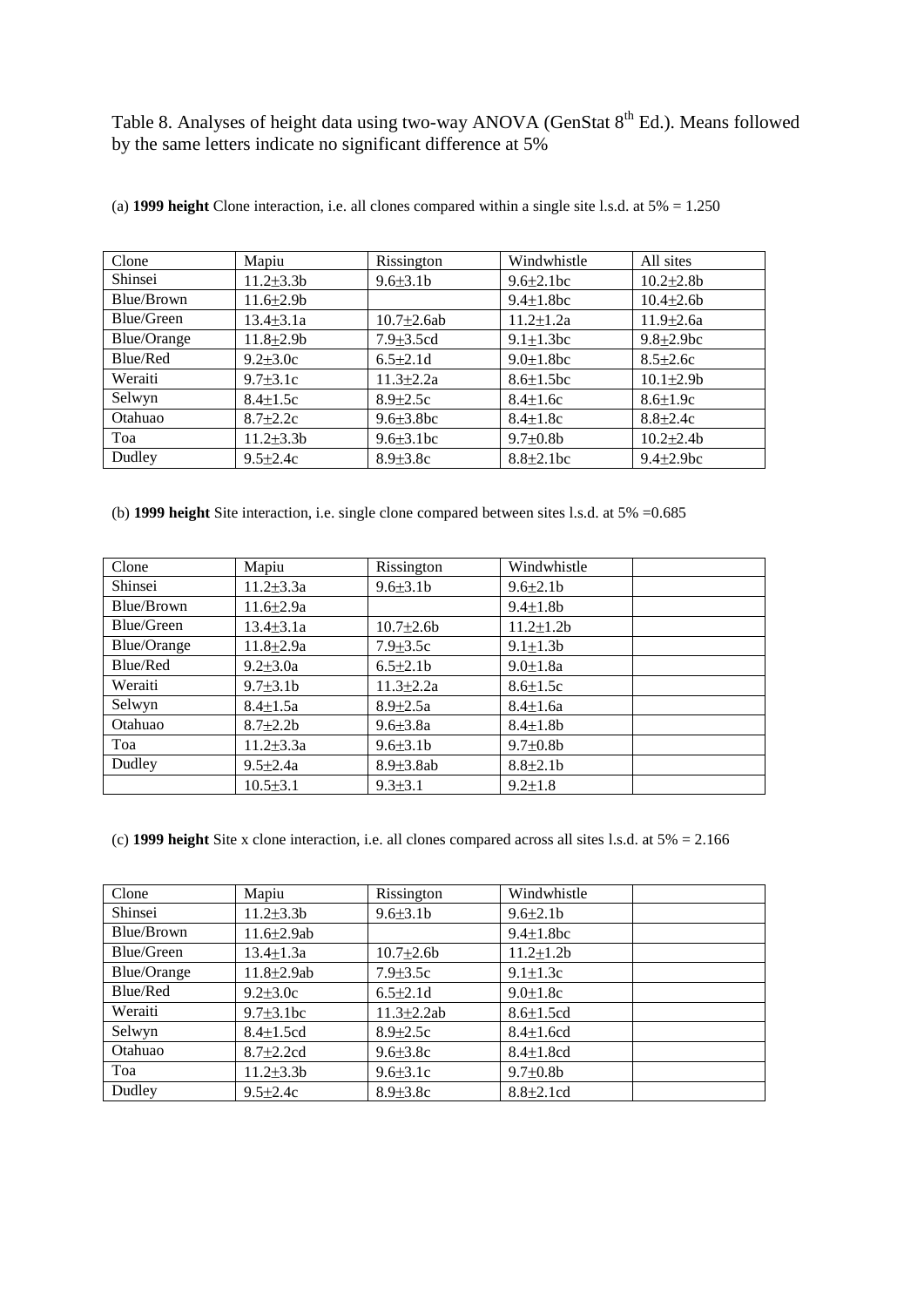| Clone       | Parakai | Mapiu   | Rissington | Ashhurst | Millers Flat       |
|-------------|---------|---------|------------|----------|--------------------|
| Shinsei     | 5.150cd | 10.949b | 8.712c     | 6.778b   | 7.229 <sub>b</sub> |
| Blue/Brown  | 5.518c  | 10.381c | 7.600d     | 5.571c   | 6.357c             |
| Blue/Green  | 5.974bc | 12.851a | 12.789a    | 6.983a   | 7.563ab            |
| Blue/Orange | 5.003   | 11.534b | 8.512c     | 6.633bc  | 6.760bc            |
| Blue/Red    | 4.385d  | 11.105b | 9.067c     | 5.763c   | 6.222c             |
| Weraiti     | 6.714b  | 9.113d  | 12.122a    | 7.750a   | 6.917bc            |
| Selwyn      | 5.836c  | 8.161e  | 10.160b    | 7.318a   | 7.057bc            |
| Otahuao     | 6.946ab | 8.842d  | 8.912c     | 5.944c   | 6.200c             |
| Toa         | 7.517a  | 11.472b | 10.844b    | 6.338bc  | 8.200a             |
| Dudley      | 7.414ab | 8.676de | 10.340b    | 6.496bc  | 7.289b             |

**(d) 2000 height** Clone interaction, i.e. all clones compared within a single site l.s.d. at 5% = 0.7908

(e). **2000 height** Site interaction, i.e. single clone compared between sites, l.s.d. at 5% = 0.5592

| Clone       | Parakai |         | Rissington         | Ashhurst | Millers Flat |  |
|-------------|---------|---------|--------------------|----------|--------------|--|
| Shinsei     | 5.150d  | 10.949a | 8.712b             | 6.778c   | 7.229c       |  |
| Blue/Brown  | 5.518d  | 10.381a | 7.600b             | 5.571d   | 6.357b       |  |
| Blue/Green  | 5.974c  | 12.851a | 12.789a            | 6.983b   | 7.563b       |  |
| Blue/Orange | 5.003d  | 11.534a | 8.512 <sub>b</sub> | 6.633c   | 6.760c       |  |
| Blue/Red    | 4.385e  | 11.105a | 9.067b             | 5.763d   | 6.222c       |  |
| Weraiti     | 6.714d  | 9.113b  | 12.122a            | 7.750c   | 6.917d       |  |
| Selwyn      | 5.836d  | 8.161b  | 10.160a            | 7.318c   | 7.057c       |  |
| Otahuao     | 6.946b  | 8.842a  | 8.912a             | 5.944d   | 6.200d       |  |
| Toa         | 7.517d  | 11.472a | 10.844b            | 6.338e   | 8.200c       |  |
| Dudley      | 7.414c  | 8.676b  | 10.340a            | 6.496d   | 7.289c       |  |

(f) **2000 height**. Clone x site interaction, i.e. all clones compared across all sites l.s.d. at 5% = 1.7684

| Clone       | Parakai   | Mapiu                | Rissington | Ashhurst | <b>Millers Flat</b> |  |
|-------------|-----------|----------------------|------------|----------|---------------------|--|
| Shinsei     | 5.150 def | 10.949bc             | 8.712bcd   | 6.778cde | 7.229cde            |  |
| Blue/Brown  | 5.518def  | 10.381bc             | 7.600cd    | 5.571de  | 6.357cde            |  |
| Blue/Green  | 5.974cde  | 12.851a              | 12.789a    | 6.983cde | 7.563cd             |  |
| Blue/Orange | 5.003 def | 11.534ab             | 8.512bcd   | 6.633cde | 6.760cde            |  |
| Blue/Red    | 4.385ef   | 11.105ab             | 9.067bcd   | 5.763ef  | $6.222$ cde         |  |
| Weraiti     | 6.714cde  | 9.113bcd             | 12.122ab   | 7.750bcd | 6.917cde            |  |
| Selwyn      | 5.836de   | 8.161bcd             | 10.160bc   | 7.318cde | 7.057cde            |  |
| Otahuao     | 6.946cdc  | 8.842 <sub>bcd</sub> | 8.912bcd   | 5.944cde | 6.200cde            |  |
| Toa         | 7.517cd   | 11.472ab             | 10.844bc   | 6.338cde | 8.200bcd            |  |
| Dudley      | 7.414cde  | 8.676bcd             | 10.340bc   | 6.496cde | 7.289cde            |  |

(g) **2001 height** Clone interaction, i.e. all clones compared within a single site l.s.d. at 5% = 0.5540

| Clone       | Parakai     | Mapiu                | Rissington          | Ashhurst | Millers Flat |
|-------------|-------------|----------------------|---------------------|----------|--------------|
| Shinsei     | $4.570$ fg  | 8.493a               | 6.350cd             | 5.280ab  | 5.214bcd     |
| Blue/Brown  | 4.253g      | 7.750b               | 4.302fg             | 5.812a   | 4.600cd      |
| Blue/Green  | 6.080de     | 6.825cde             | 8.100a              | 4.657cd  | 5.922ab      |
| Blue/Orange | 8.126a      | 8.858a               | 6.600 <sub>bc</sub> | 4.917bc  | 4.687cd      |
| Blue/Red    | 4.457fg     | 6.848cde             | 5.680def            | 5.416ab  | 5.720bc      |
| Weraiti     | 5.170ef     | 6.337 <sub>def</sub> | 6.740bcd            | 4.610cd  | 5.108bcd     |
| Selwyn      | 4.523fg     | 5.900efg             | 5.860cd             | 5.433ab  | 5.700bc      |
| Otahuao     | 5.556de     | 7.503bcd             | 5.180efg            | 5.220bc  | 6.459a       |
| Dudley      | $4.810$ efg | 6.760cde             | 6.140cd             | 5.278ab  | 5.333bc      |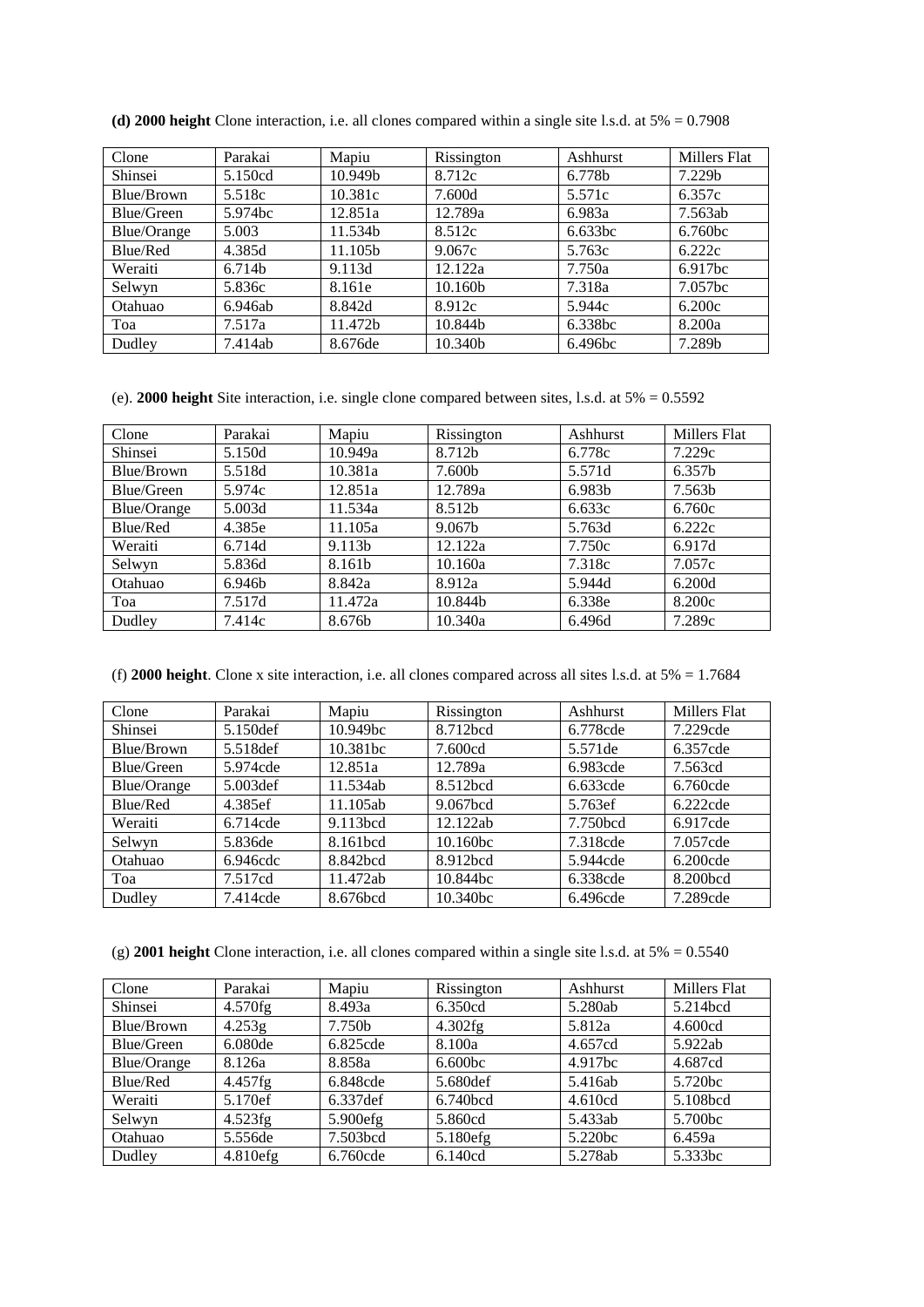| Clone       | Parakai | Mapiu  | Rissington | Ashhurst | Millers Flat |
|-------------|---------|--------|------------|----------|--------------|
| Shinsei     | 4.570d  | 8.493a | 6.350b     | 5.280c   | 5.214c       |
| Blue/Brown  | 4.253c  | 7.750a | 4.302c     | 5.812b   | 4.600c       |
| Blue/Green  | 6.080c  | 6.825b | 8.100a     | 4.657d   | 5.922c       |
| Blue/Orange | 8.126b  | 8.858a | 6.600c     | 4.917d   | 4.687d       |
| Blue/Red    | 4.457c  | 6.848a | 5.680b     | 5.416b   | 5.720b       |
| Weraiti     | 5.170b  | 6.337a | 6.740a     | 4.610c   | 5.108b       |
| Selwyn      | 4.523c  | 5.900a | 5.860ab    | 5.433b   | 5.700a       |
| Otahuao     | 5.556c  | 7.503a | 5.180c     | 5.220c   | 6.459b       |
| Dudley      | 4.810cd | 6.760a | 6.140b     | 5.278cd  | 5.333c       |

(h) **2001 height** Site interaction, i.e. single clone compared between sites l.s.d. at 5% = 0.4224

(i) **2001 height** Clone x site interaction, i.e. all clones compared across all sites l.s.d. at 5% = 1.523

| Clone              | Parakai  | Mapiu      | Rissington | Ashhurst             | Millers Flat         |
|--------------------|----------|------------|------------|----------------------|----------------------|
| Shinsei            | 4.570bcd | 8.493ab    | 6.350bc    | 5.280bcd             | 5.214bcd             |
| Blue/Brown         | 4.253cd  | 7.750ab    | 4.302bcd   | 5.812bcd             | 4.600bcd             |
| Blue/Green         | 6.080abc | 6.825abc   | 8.100ab    | 4.657bcd             | 5.922abc             |
| <b>Blue/Orange</b> | 8.126ab  | 8.858a     | 6.600abc   | 4.917bcd             | 4.687bcd             |
| Blue/Red           | 4.457bcd | 6.848abc   | 5.680bc    | 5.416bcd             | 5.720 <sub>bcd</sub> |
| Weraiti            | 5.170bcd | $6.337$ bc | 6.740abc   | 4.610 <sub>bcd</sub> | 5.108bcd             |
| Selwyn             | 4.523bcd | 5.900bc    | 5.860abc   | 5.433bcd             | 5.700bcd             |
| Otahuao            | 5.556bcd | 7.503ab    | 5.180bcd   | 5.220 <sub>bcd</sub> | 6.459abc             |
| Dudley             | 4.810bcd | 6.760abc   | 6.140abc   | 5.278bcd             | 5.333bcd             |

Table 9 Analyses of 1999 DBH data using two-way ANOVA (GenStat 8<sup>th</sup> Ed.). Means followed by the same letters indicate no significant difference at 5%

|  |  |  |  | (a) 1999 DBH Clone interactions, $1$ .s.d = 2.371 |  |  |
|--|--|--|--|---------------------------------------------------|--|--|
|--|--|--|--|---------------------------------------------------|--|--|

| Clone       | Mapiu   | Rissington | Windwhistle |
|-------------|---------|------------|-------------|
| Shinsei     | 14.15ab | 17.99ab    | 16.64ab     |
| Blue/Brown  | 14.92ab |            | 17.07ab     |
| Blue/Green  | 14.86ab | 18.26a     | 15.60ab     |
| Blue/Orange | 12.79ab | 18.08a     | 11.42bcd    |
| Blue/Red    | 12.91ab | 11.92bcd   | 10.41cd     |
| Weraiti     | 12.03ab | 11.99bcd   | 17.56a      |
| Selwyn      | 11.20ab | 9.49cd     | 14.14abc    |
| Otahuao     | 12.55ab | 10.38cd    | 15.57ab     |
| Toa         | 15.34a  | 17.44ab    | 14.83abc    |
| Dudley      | 12.19ab | 10.60cd    | 13.73abc    |

(b) 1999 DBH Site interactions,  $l.s.d = 1.299$ 

| Clone              | Mapiu              | Rissington | Windwhistle |
|--------------------|--------------------|------------|-------------|
| Shinsei            | 14.15c             | 17.99a     | 16.64b      |
| Blue/Brown         | 14.92b             |            | 17.07a      |
| Blue/Green         | 14.86b             | 18.26a     | 15.60b      |
| <b>Blue/Orange</b> | 12.79b             | 18.08a     | 11.42b      |
| Blue/Red           | 12.91a             | 11.92ab    | 10.41b      |
| Weraiti            | 12.03 <sub>b</sub> | 11.99b     | 17.56a      |
| Selwyn             | 11.20b             | 9.49c      | 14.14a      |
| Otahuao            | 12.55b             | 10.38c     | 15.57a      |
| Toa                | 15.34b             | 17.44a     | 14.83c      |
| Dudley             | 12.19b             | 10.60c     | 13.73a      |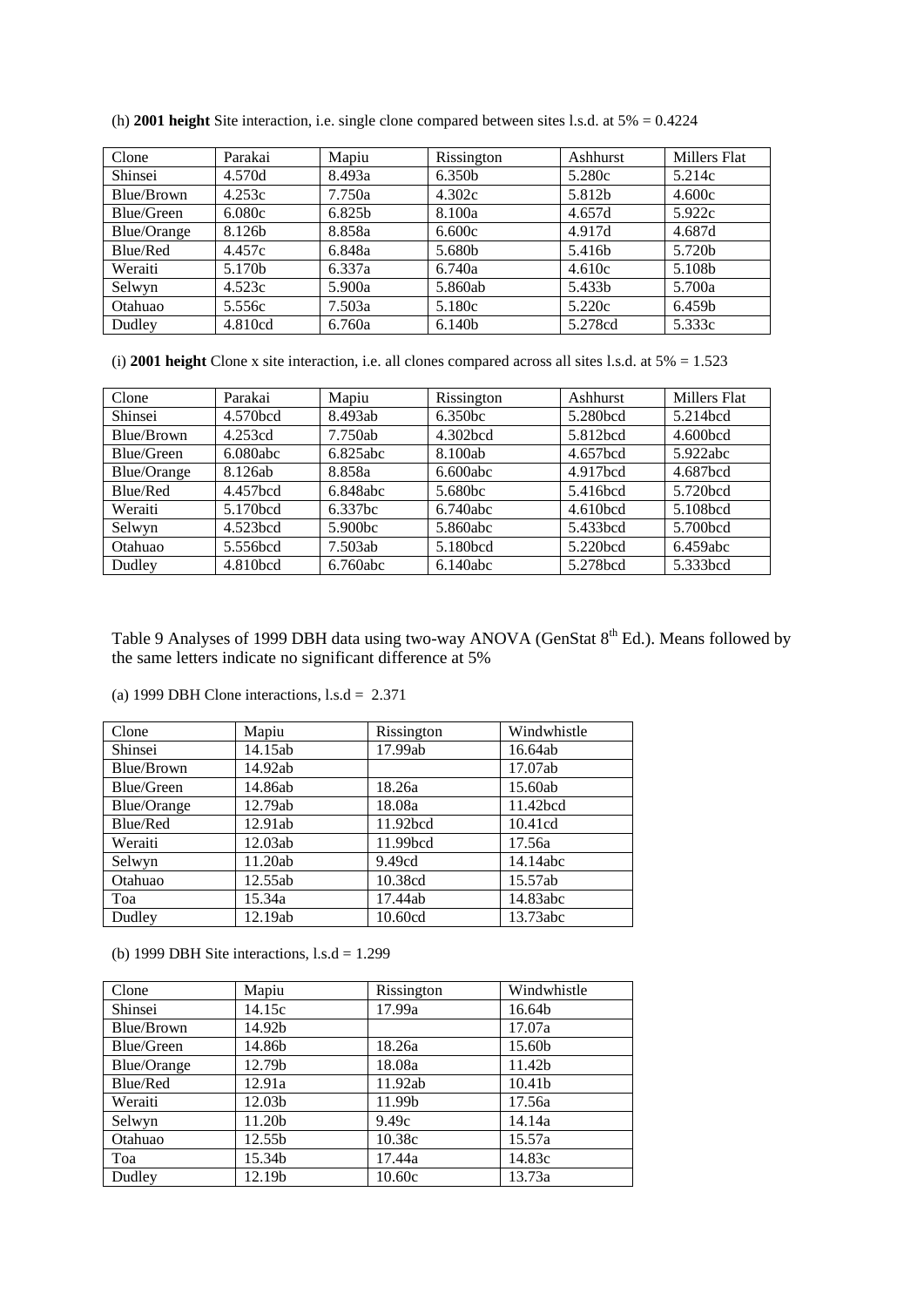|  |  |  | (c) 1999 DBH Clone x site interactions, $1$ .s.d = 4.107 |
|--|--|--|----------------------------------------------------------|
|  |  |  |                                                          |

| Clone              | Mapiu    | Rissington         | Windwhistle |
|--------------------|----------|--------------------|-------------|
| Shinsei            | 14.15ab  | 17.99ab            | 16.64ab     |
| Blue/Brown         | 14.92ab  |                    | 17.07ab     |
| Blue/Green         | 14.86a   | 18.26a             | 15.60ab     |
| <b>Blue/Orange</b> | 12.79abc | 18.08ab            | 11.42abc    |
| Blue/Red           | 12.91abc | 11.92abc           | 10.41abc    |
| Weraiti            | 12.03abc | 11.99abc           | 17.56ab     |
| Selwyn             | 11.20abc | 9.49 <sub>bc</sub> | 14.14ab     |
| Otahuao            | 12.55abc | 10.38abc           | 15.57ab     |
| Toa                | 15.34ab  | 17.44ab            | 14.83ab     |
| Dudley             | 12.19abc | 10.60abc           | 13.73abc    |

Table 10. Ranking for each experimental clone for height and DBH at each site in each year based on the data in tables 8 and 9. Shinsei, as a commercial maxi-nigra clone, is included for comparative purposes.

|              |      |     |            |     |                |             |                   |     |                 |                |                  |     | <b>Millers</b> |                |                  |
|--------------|------|-----|------------|-----|----------------|-------------|-------------------|-----|-----------------|----------------|------------------|-----|----------------|----------------|------------------|
| <b>Clone</b> | Year |     | Parakai    |     | <b>Mapiu</b>   |             | <b>Rissington</b> |     | <b>Ashhurst</b> |                | <b>W'whistle</b> |     | <b>Flat</b>    |                | <b>All sites</b> |
|              |      | hgt | <b>DBH</b> | hgt | <b>DBH</b>     | hgt         | <b>DBH</b>        | hgt | <b>DBH</b>      | hgt            | <b>DBH</b>       | hgt | <b>DBH</b>     | hgt            | <b>DBH</b>       |
| Shinsei      | 1999 |     |            | 4   | 3              | 4           | $\overline{2}$    |     |                 | 3              | $\overline{4}$   |     |                | 3              | 2                |
|              | 2000 | 8   | 8          | 5   | 2              | 7           | 7                 | 4   | 1               |                |                  | 1   | 1              | 4              | 3                |
|              | 2001 | 7   | 8          | 3   | $\overline{2}$ | 5           | 3                 | 4   | 1               |                |                  |     | 3              | 4              | 2                |
| Blue/        | 1999 |     |            | 3   | 4              |             |                   |     |                 | $\overline{4}$ | $\overline{2}$   |     |                | $\overline{2}$ | 3                |
| brown        | 2000 | 7   | 6          | 6   | 5              | 10          | 8                 | 10  | 6               |                |                  | 2   | 9              | 10             | 7                |
|              | 2001 | 10  | 5          | 4   | 3              | 10          | 9                 | 1   | 10              |                |                  | 6   | 6              | 6              | 8                |
| blue/        | 1999 |     |            |     | 1              | 2           | 3                 |     |                 | 1              | $\overline{2}$   |     |                | 1              | 1                |
| green        | 2000 | 5   | 5          |     | 1              | 1           | 4                 | 3   | 4               |                |                  | 3   | 5              | 1              |                  |
|              | 2001 | 3   | 3          |     | 1              | $\mathbf 1$ | $\overline{2}$    | 9   | 5               |                |                  | 2   | 6              | 2              | 2                |
| blue/        | 1999 |     |            | 2   | 2              | 1           | 8                 |     |                 | 5              | $6\phantom{1}6$  |     |                | 6              | 5                |
| orange       | 2000 | 9   | 9          | 2   | 3              | 8           | 9                 | 5   | 3               |                |                  | 4   | 7              | 6              | 6                |
|              | 2001 | 2   | 2          | 6   | 6              | 4           | 4                 | 8   | 6               |                |                  | 7   | 8              | 3              | 4                |
| blue/        | 1999 |     |            | 8   | 7              | 7           | 9                 |     |                 | 6              | 5                |     |                | 10             | 9                |
| red          | 2000 | 10  | 10         | 4   | 6              | 6           | 10                | 9   | 10              |                |                  | 5   | 10             | 9              | 10               |
|              | 2001 | 8   | 9          | 7   | 5              | 8           | 9                 | 3   | 9               |                |                  | 3   | 7              | 5              | 10               |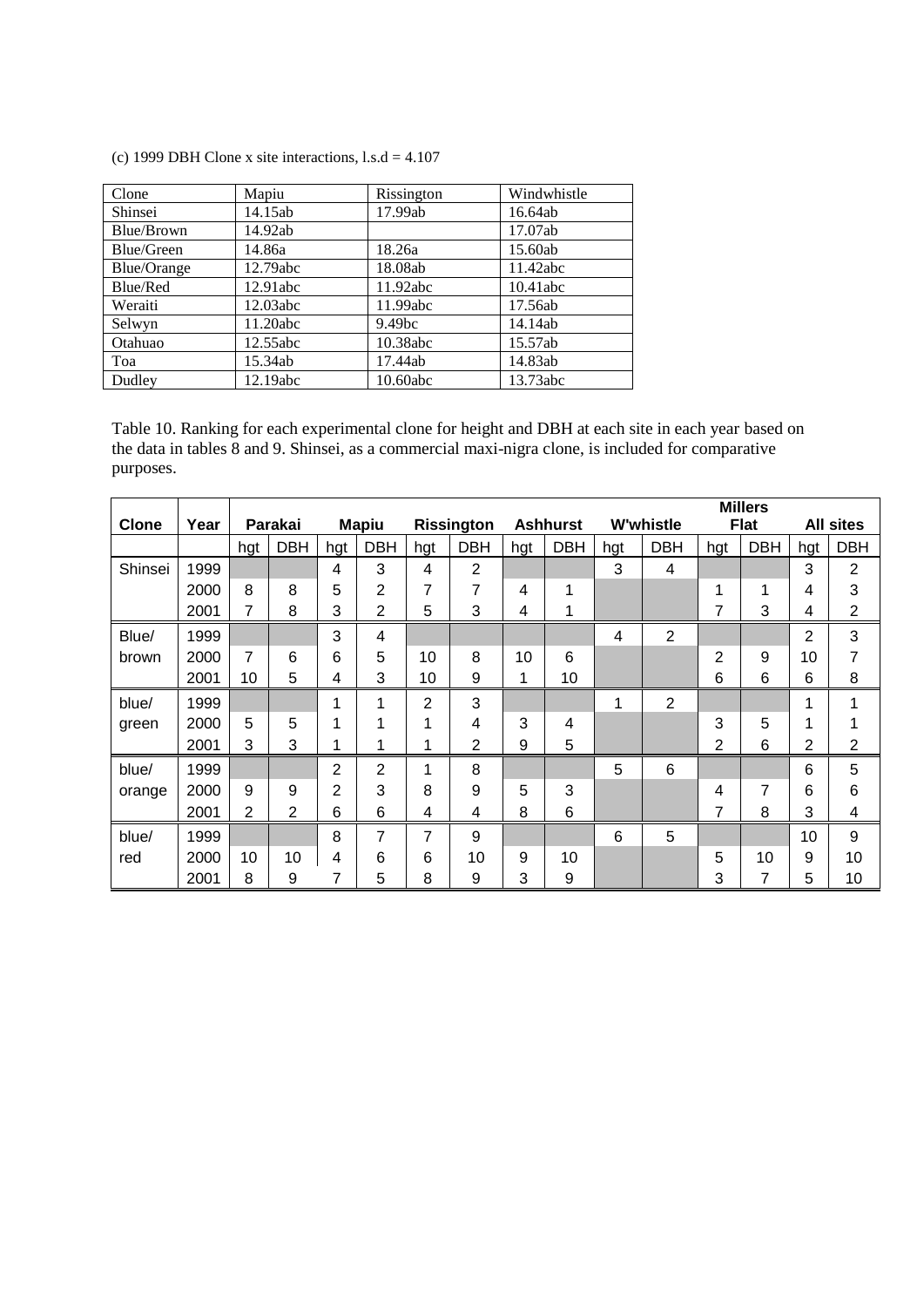# Appendices

Appendix 1 Radiation data recorded at the nearest weather station to each trial site January 1999 - December 2002.











Jun-01 Dec-01 Jun-02 Dec-02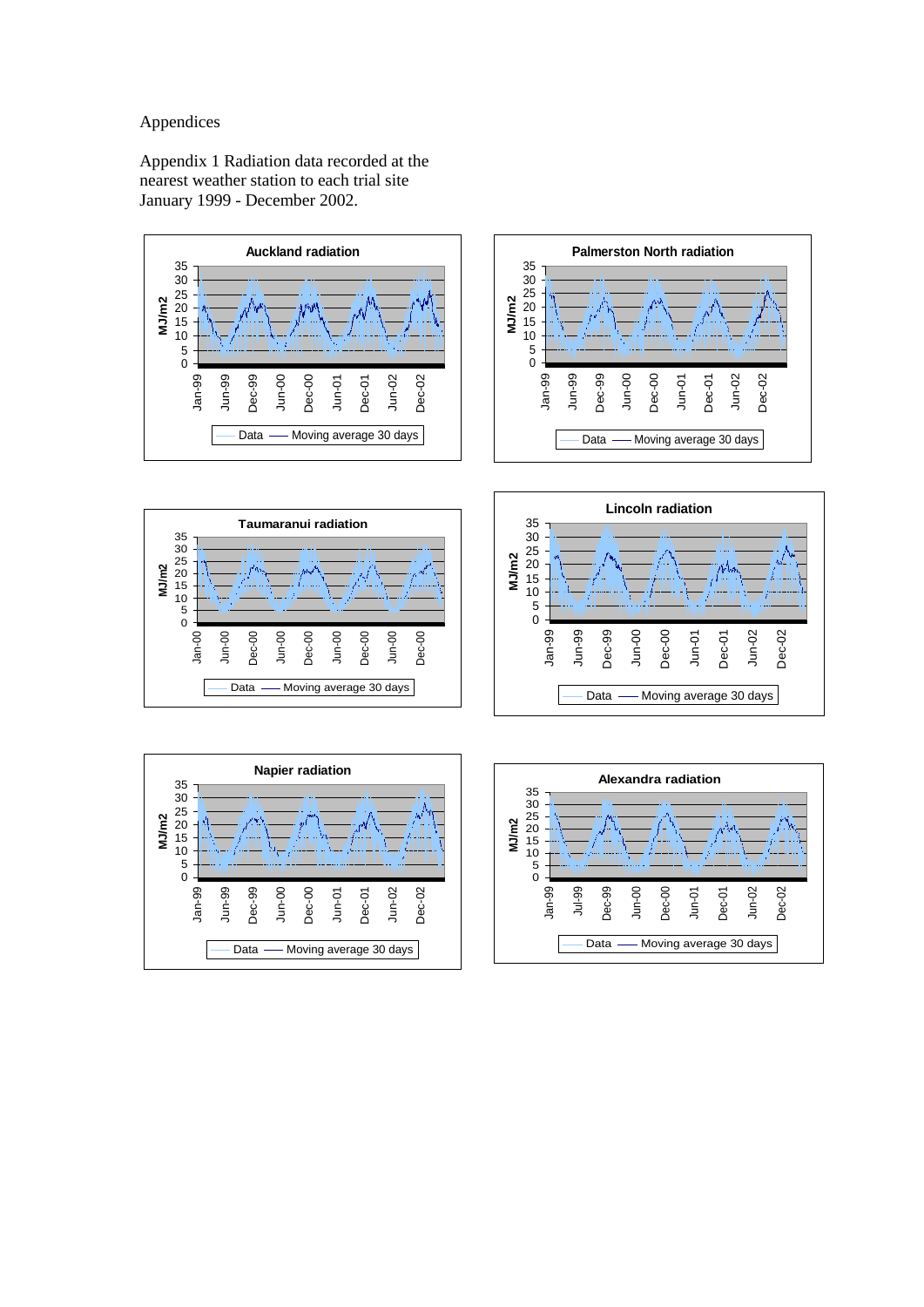Appendix 2 Temperature data recorded at the nearest weather station to each trial site January 1999 - December 2002.